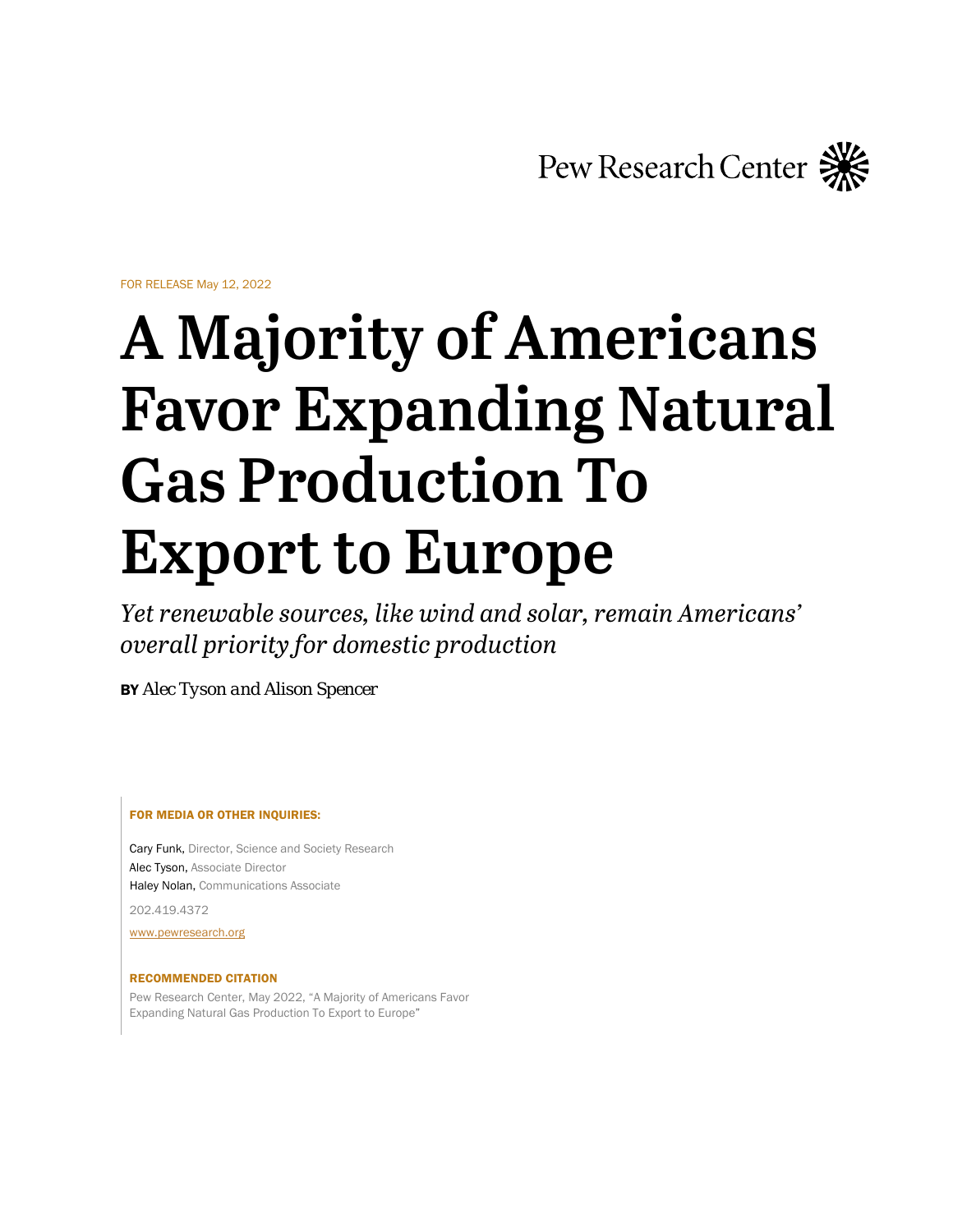# About Pew Research Center

Pew Research Center is a nonpartisan, nonadvocacy fact tank that informs the public about the issues, attitudes and trends shaping the world. It does not take policy positions. The Center conducts public opinion polling, demographic research, computational social science research and other data-driven research. It studies politics and policy; news habits and media; the internet and technology; religion; race and ethnicity; international affairs; social, demographic and economic trends; science; research methodology and data science; and immigration and migration. Pew Research Center is a subsidiary of The Pew Charitable Trusts, its primary funder.

© Pew Research Center 2022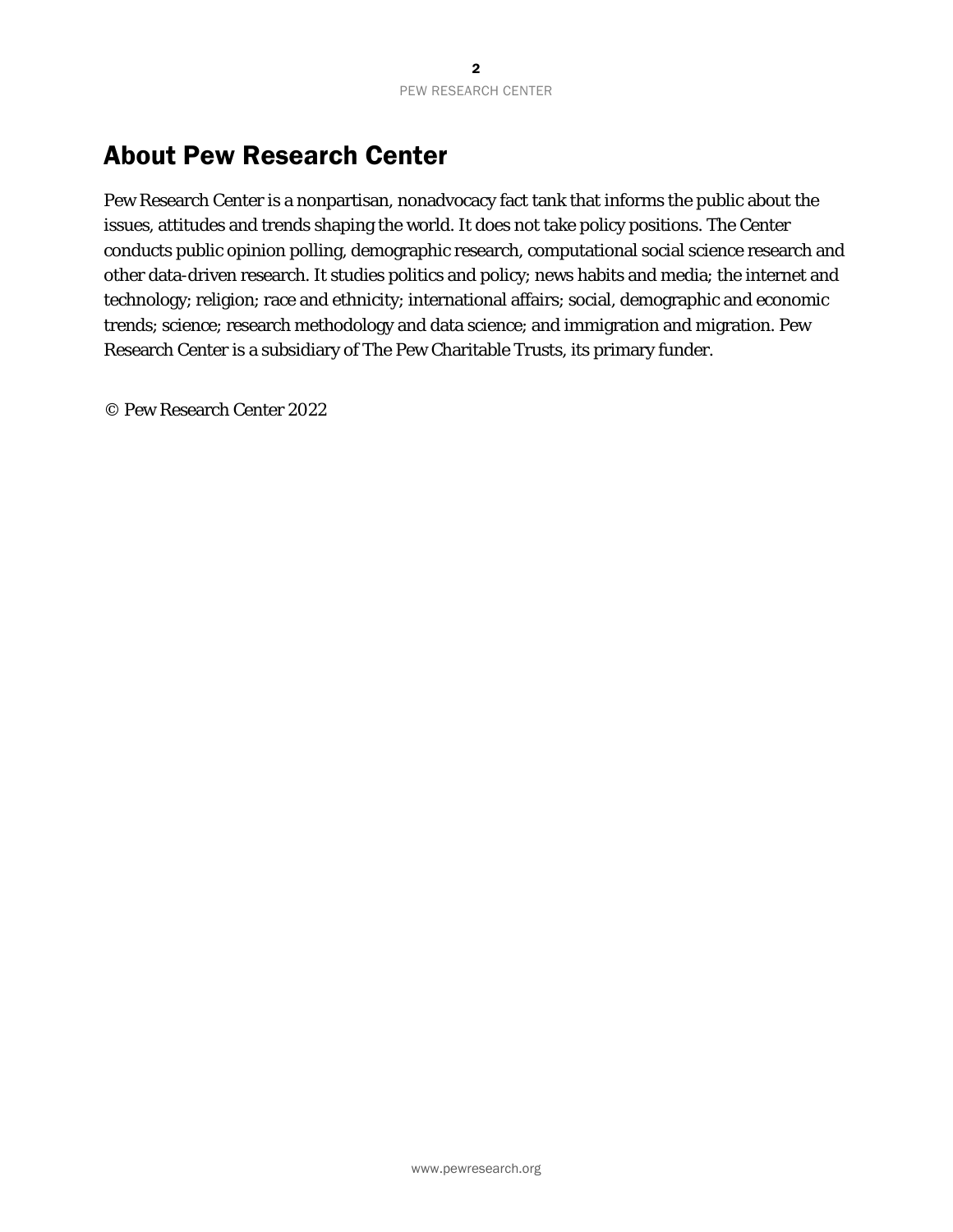# How we did this

Pew Research Center conducted this study to understand how Americans view climate and energy issues. For this analysis, we surveyed 10,282 U.S. adults from May 2 to 8, 2022.

Everyone who took part in the survey is a member of the Center's American Trends Panel (ATP), an online survey panel that is recruited through national, random sampling of residential addresses. This way, nearly all U.S. adults have a chance of selection. The survey is weighted to be representative of the U.S. adult population by gender, race, ethnicity, partisan affiliation, education and other categories. Read more about the **ATP's methodology**.

Here are th[e questions used for this report,](#page-20-0) along with responses, and [its methodology.](#page-3-0)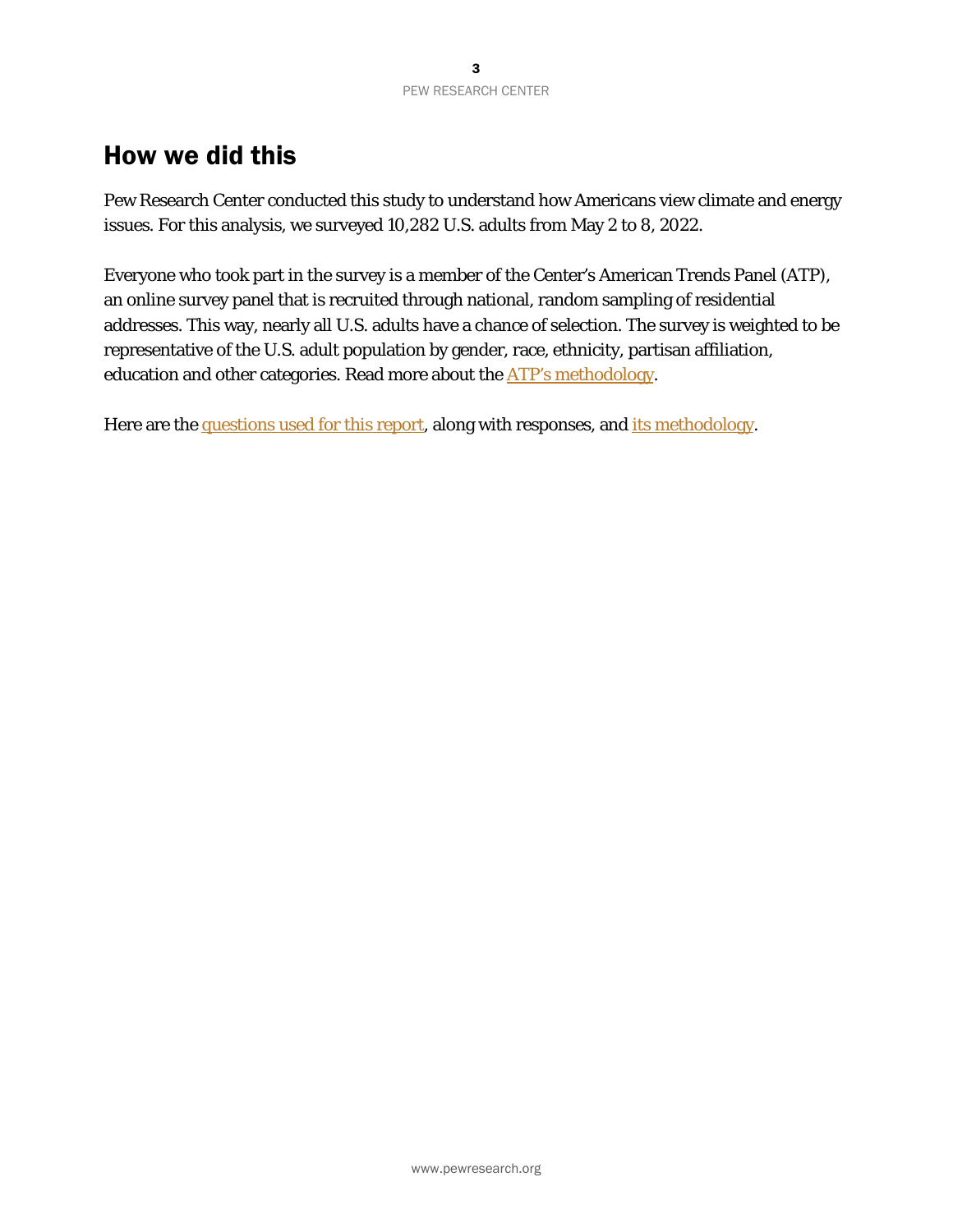# <span id="page-3-0"></span>**A Majority of Americans Favor Expanding Natural Gas Production To Export to Europe**

*Yet renewable sources, like wind and solar, remain Americans' overall priority for domestic production*

As much of Europe grapples with how to reduce its dependence on Russian oil and gas, 61% of Americans say they would favor the United States expanding production to export large amounts of natural gas to European countries. A smaller share (37%) say they would oppose expanding

natural gas production to export to countries in Europe.

Seven-in-ten Republicans and Republicanleaning independents favor exporting large amounts of natural gas to European countries, as do a somewhat smaller majority of Democrats and Democratic leaners (55%), a new Pew Research Center survey finds.

In response to Russia's invasion of Ukraine, European countries, including Germany and Italy, have announced plans to [phase out oil](https://apnews.com/article/russia-ukraine-business-europe-paris-european-union-f48482d9cc49497c186f85f556181322)  [and gas imports](https://apnews.com/article/russia-ukraine-business-europe-paris-european-union-f48482d9cc49497c186f85f556181322) from Russia – the largest supplier of energy to Europe. The Biden administration has pledged to [increase natural](https://www.reuters.com/business/energy/us-sell-more-lng-europe-help-it-cut-dependence-russia-biden-2022-03-25/)  [gas exports](https://www.reuters.com/business/energy/us-sell-more-lng-europe-help-it-cut-dependence-russia-biden-2022-03-25/) to the European Union, though a

## 61% of Americans would favor exporting large amounts of natural gas to Europe

*% of U.S. adults who say they would \_\_\_ the U.S. expanding natural gas production to export large amounts of natural gas to European countries*



large increase in natural gas exports [could face challenges,](https://www.nytimes.com/2022/05/05/business/energy-environment/natural-gas-europe-russia-ukraine.html) including production timelines and existing pipeline and export terminal capabilities.

While the survey finds broad support for exporting natural gas to Europe, the findings also underscore how potential impacts on domestic prices are front-of-mind for large shares of Americans.

Two-thirds (67%) say the impact on natural gas prices in the U.S. should be a major consideration when it comes to whether the U.S. should export large amounts of natural gas to European countries. Both those in favor of and opposed to exporting U.S. natural gas to Europe agree that the impact on domestic prices should be a major consideration.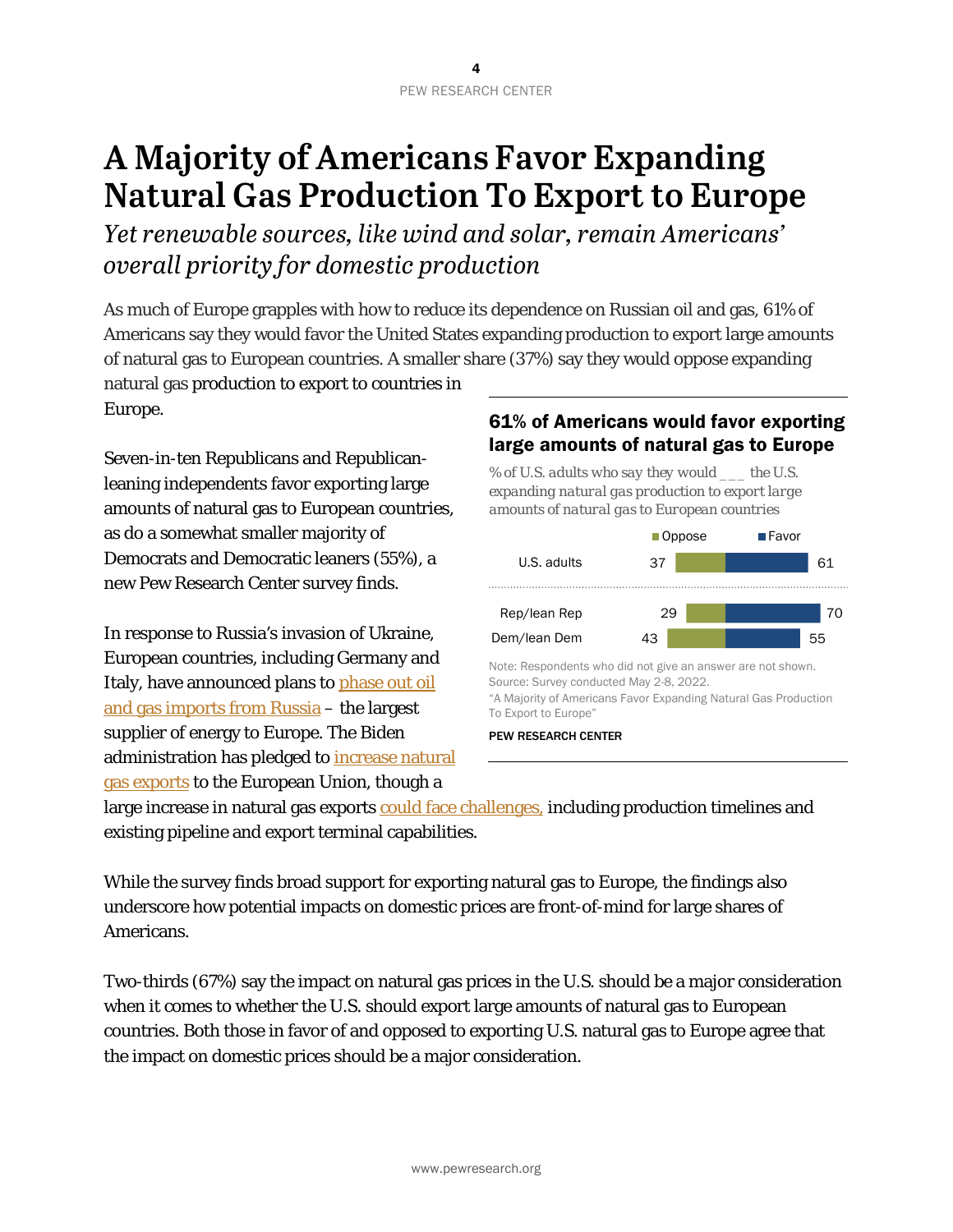Prices rank ahead of other considerations, including the impact on climate change and the Russian economy. About half (51%) say the impact on climate change should be a major consideration when it comes to whether the U.S. should export large amounts of natural gas to Europe. Those who oppose increasing natural gas exports to Europe are more likely than those who favor this to say that climate impacts should be a major consideration (64% vs. 44%). Climate experts have [raised concerns](https://www.reuters.com/business/energy/biden-plan-aid-europe-with-lng-poses-risk-us-climate-goals-2022-04-14/) about the effects that President Joe Biden's plan to increase natural gas exports might have on the administration's climate goals.

The impact on the Russian economy is seen as less of a factor for Americans: 33% say it should be a major consideration when it comes to whether the U.S. should increase natural gas exports to European countries. A separate Pew Research Center report released this week finds that [75% of Americans](https://www.pewresearch.org/politics/2022/05/10/americans-concerns-about-war-in-ukraine-wider-conflict-possible-u-s-russia-clash/) approve of the U.S. placing strict economic sanctions on Russia.

The Pew Research Center survey of 10,282 U.S. adults conducted from May 2 to 8, 2022, finds that Americans'

## Prices in U.S. are a major consideration for Americans when it comes to whether the U.S. should export natural gas to Europe

*% of U.S. adults who say that when it comes to whether the U.S. should export large amounts of natural gas to European countries, each of the following should be a \_\_\_ consideration*



Note: Respondents who did not give an answer are not shown. Source: Survey conducted May 2-8, 2022. "A Majority of Americans Favor Expanding Natural Gas Production To Export to Europe"

PEW RESEARCH CENTER

broader priorities for domestic energy production remain largely stable since earlier in the year, despite uncertainty in global energy markets driven by the war in Ukraine and rising oil and gas prices in the U.S.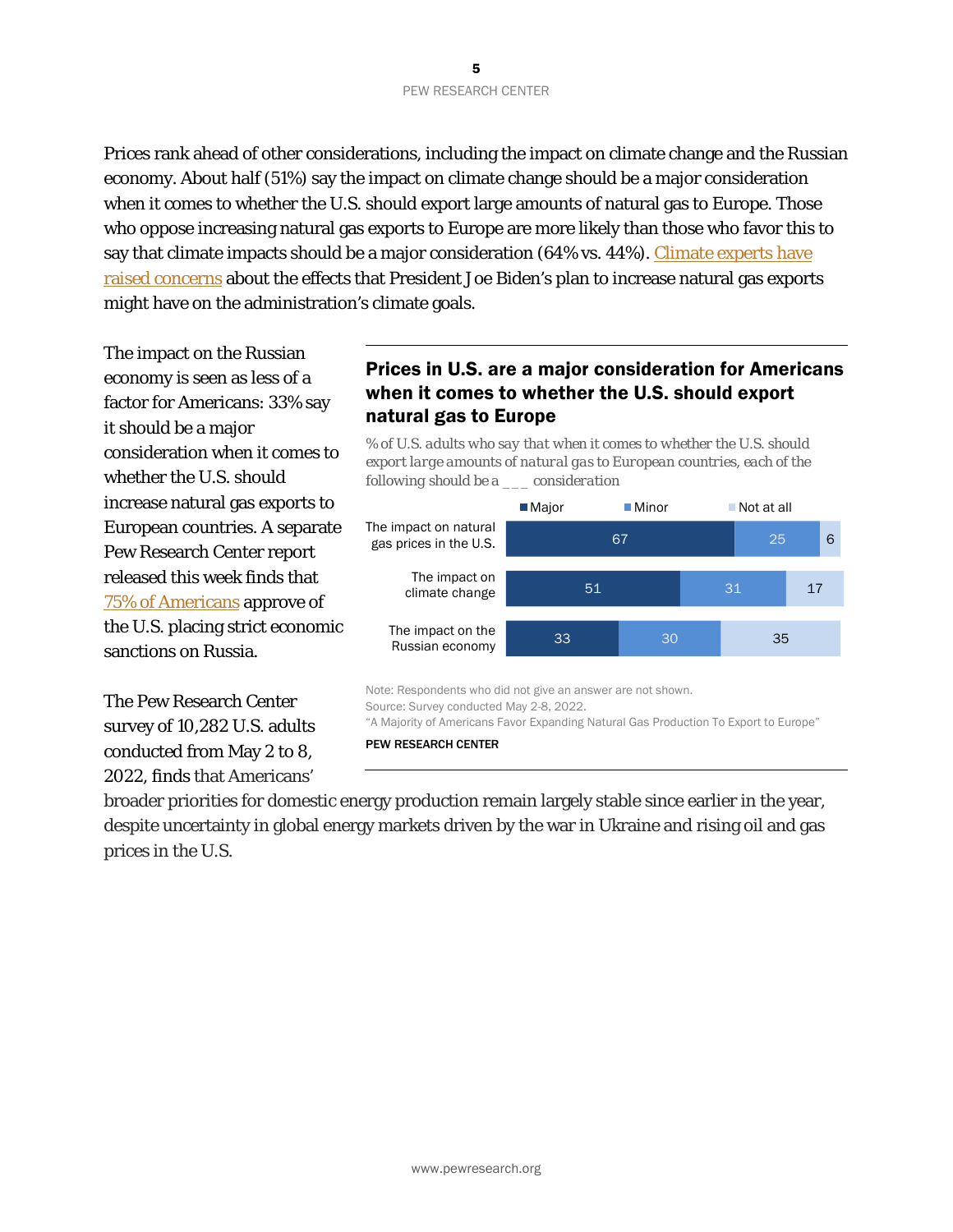#### 6 PEW RESEARCH CENTER

A large majority of U.S. adults (67%) continue to say developing alternative energy sources, such as wind and solar, should be the more important priority for addressing America's energy supply; roughly half as many (32%) say the more important priority should be expanding the production of oil, coal and natural gas. These views are little different than they were in January.

And when it comes to specific sources of energy production, large majorities say they favor more solar panel farms (86%) and more wind turbine farms (79%), consistent with the overall emphasis on renewable domestic sources of production.

However, partisan differences over the country's energy priorities are now as wide as they have been in recent years, largely reflecting a shift among Republicans toward greater emphasis on fossil fuels during the Biden administration. Within the last year, the shares of Republicans who support more offshore oil and gas drilling as well as more hydraulic fracturing for oil and gas have both increased.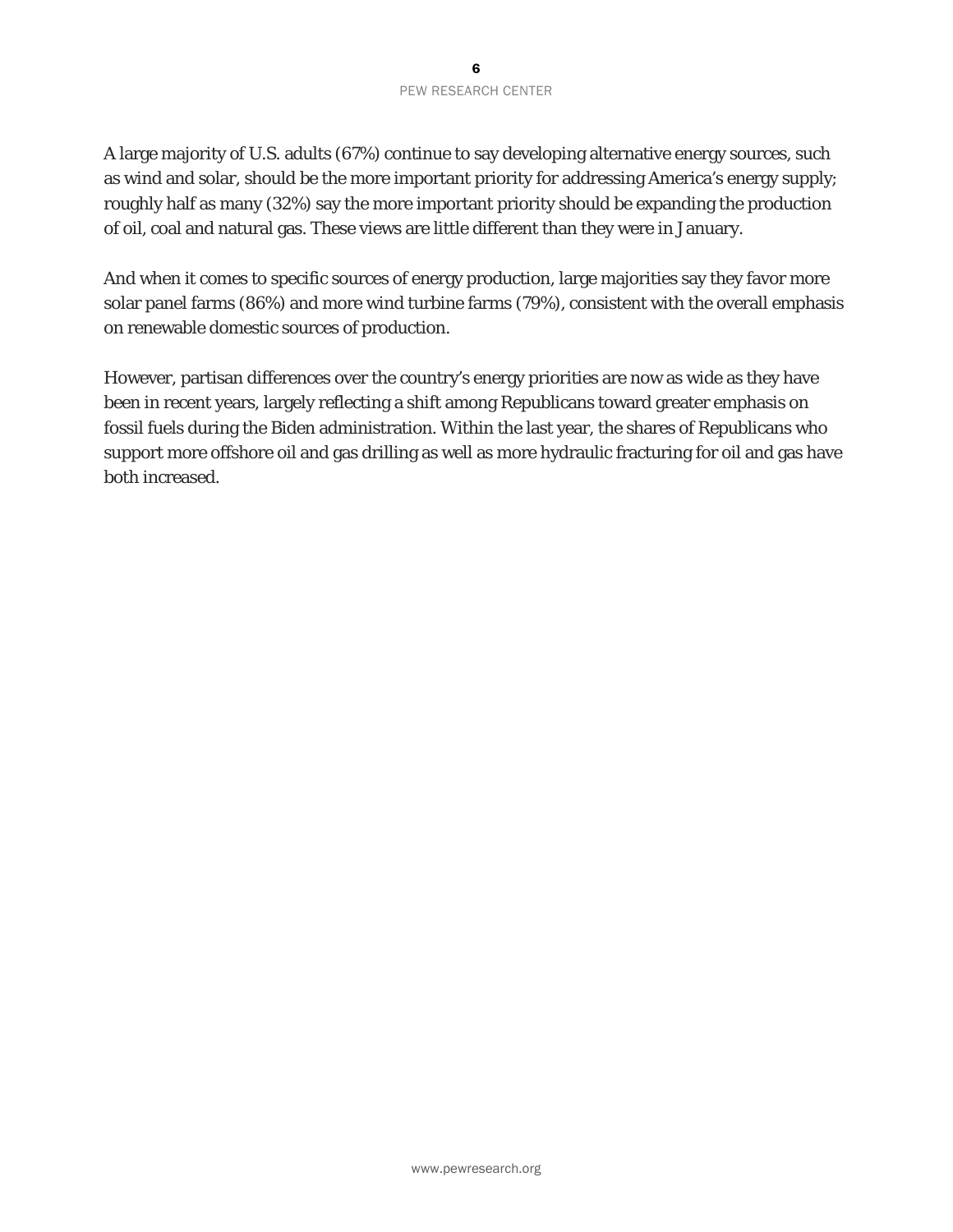

#### Impact on climate change a higher consideration for Democrats than Republicans

Majorities of both Republicans and Democrats say the impact on natural gas prices in the U.S. should be a major consideration when it comes to whether to export natural gas to countries in Europe: 75% of Republicans say this, as do a somewhat smaller 60% majority of Democrats.

By comparison, Democrats (73%) are much more likely than Republicans (24%) to say that the impact on climate change should be a major consideration when it comes to whether the U.S. should export large amounts of natural gas to European countries.

## Democrats more likely than Republicans to consider the impact on climate change in thinking about natural gas exports to Europe

*% of U.S. adults who say that when it comes to whether the U.S. should export large amounts of natural gas to European countries, each of the following should be a major consideration*



Differences in views are especially wide between those at the ends of the political spectrum: 81% of liberal Democrats say climate change should be a major factor in such a decision, compared with just 16% of conservative Republicans.

Relatively smaller shares of both Democrats (37%) and Republicans (30%) say that the impact on the Russian economy should be a major consideration when it comes to whether to increase natural gas exports to Europe.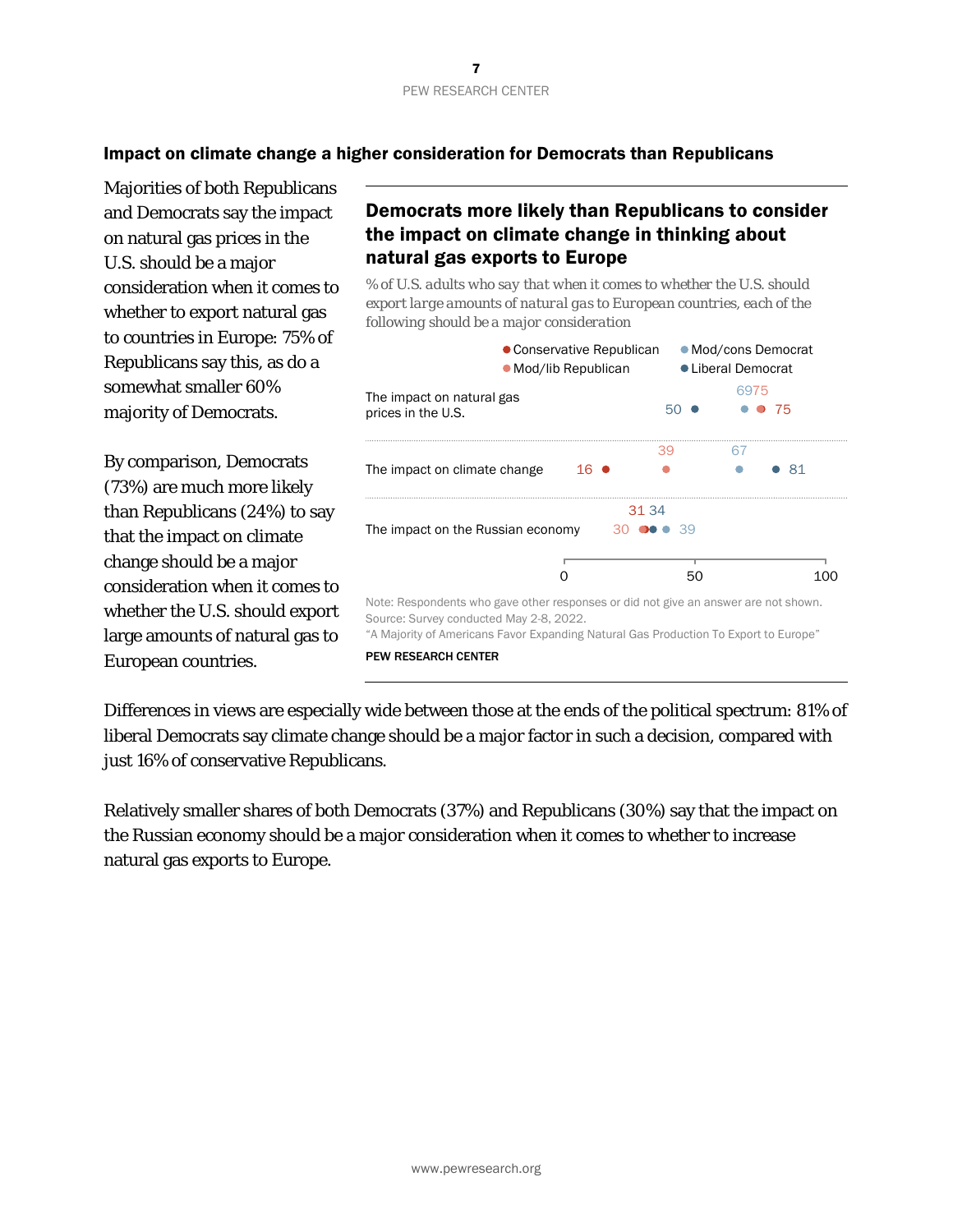# **Americans continue to prioritize the development of alternative energy over fossil fuels**

A majority of Americans (67%) say that the more important priority for the country is to develop alternative energy sources, such as wind and solar. A smaller share (32%) say that the more important priority is to expand the production of oil, coal and natural gas. These views are about the same as they were in January, when 69% said developing alternative energy sources such as wind and solar should be the more important priority for the country.

About nine-in-ten Democrats and Democratic leaners (88%) continue to say the U.S. should prioritize the production of alternative energy sources, consistent with views expressed in recent years.

Among Republicans and Republican leaners, more say

# Most Democrats prioritize developing alternative energy; about four-in-ten Republicans say the same

*% of U.S. adults who say the more important priority for addressing America's energy supply should be …*



"A Majority of Americans Favor Expanding Natural Gas Production To Export to Europe"

#### PEW RESEARCH CENTER

the U.S. should prioritize the production of oil, coal and natural gas rather than alternative sources such as wind and solar (59% vs. 41%). This balance of opinion is about the same as it was in January. However, support for prioritizing the development of alternative energy sources remains much lower among Republicans than in May 2020, during the last year of the Trump administration. At that time, about two-thirds (65%) of Republicans said developing alternative sources like wind and solar should be the more important priority for the U.S.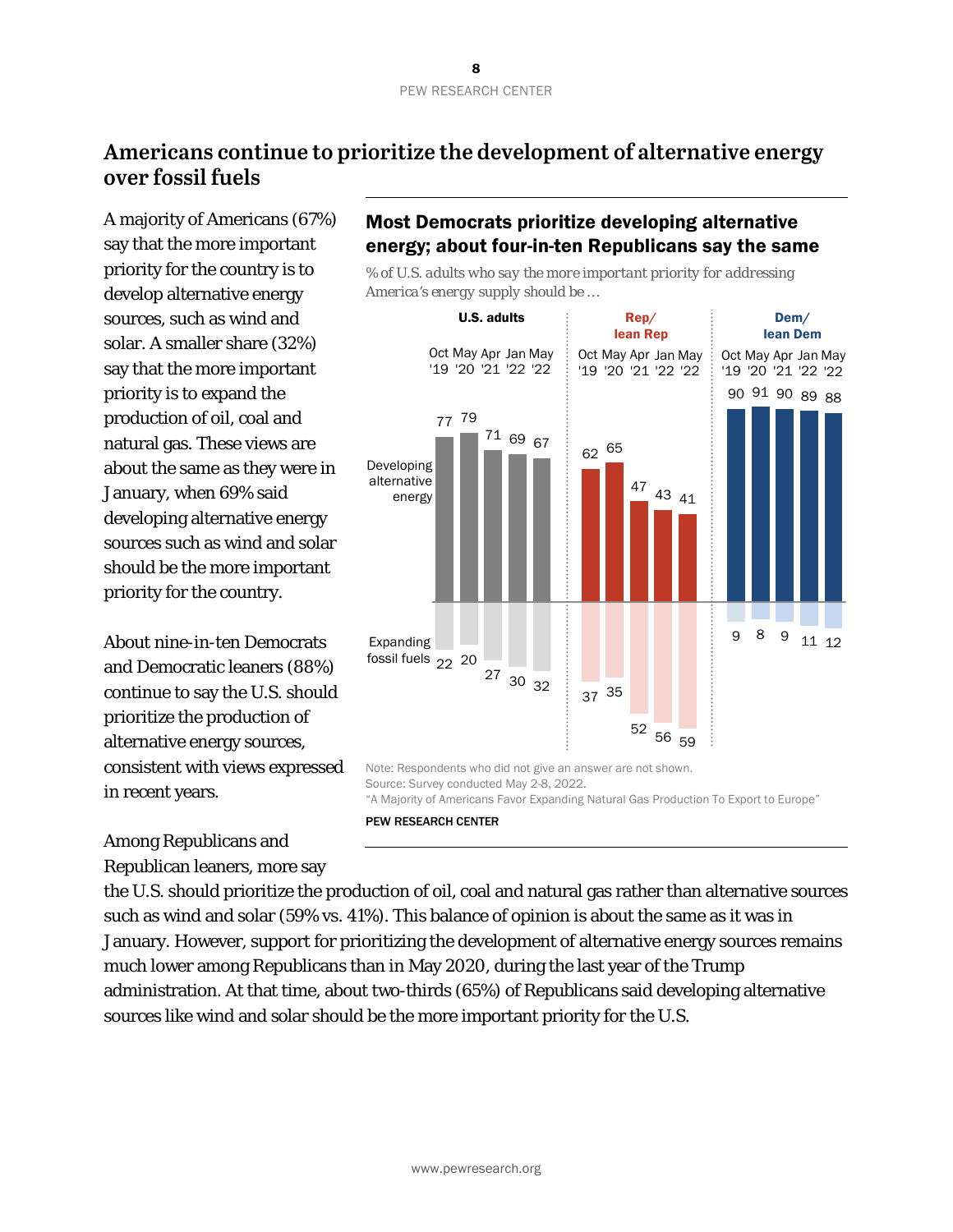#### 9 PEW RESEARCH CENTER

When asked about specific sources of energy individually, Americans continue to express the broadest support for expanding wind and solar energy production – consistent with the greater priority they assign to developing alternative energy generally.

Overall, 86% say they favor more solar panel farms and 79% favor more wind turbine farms.

A slight majority of Americans (54%) favor more nuclear power plants, while 44% are opposed.

Smaller shares of Americans favor more offshore oil and gas drilling (48%) or more hydraulic fracturing for oil and gas (45%). However, the shares of Americans who support more offshore drilling and

## Republicans and Democrats continue to offer differing levels of support for energy production sources

*% of U.S. adults who favor more …*



Note: Respondents who gave other responses or did not give an answer are not shown. Source: Survey conducted May 2-8, 2022.

"A Majority of Americans Favor Expanding Natural Gas Production To Export to Europe"

PEW RESEARCH CENTER

fracking are both up slightly from April of 2021 (by 5 and 4 percentage points, respectively). See [the Appendix for details.](#page-19-0)

Majorities of both Republicans and Democrats favor increasing the use of solar and wind energy, although support for doing so remains lower among Republicans than Democrats.

Partisan differences over expanding oil and gas drilling and hydraulic fracturing have edged wider in recent years. In the new survey, 76% of Republicans favor more offshore oil and gas drilling, compared with 27% of Democrats.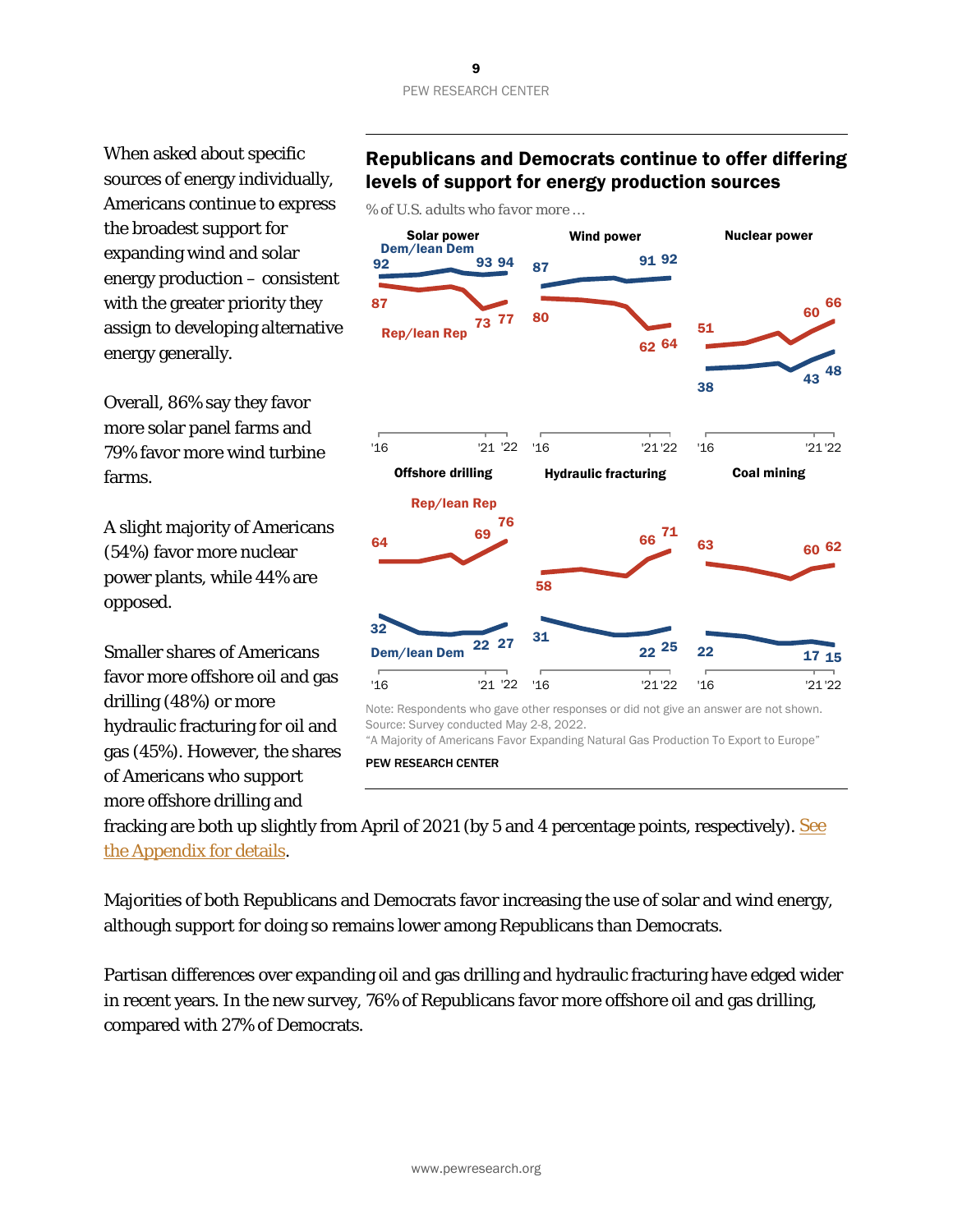Support for the increased use of nuclear power is up modestly among both party groups over the last year, though Republicans remain more likely to favor increasing the use of nuclear power (66%) than Democrats (48%).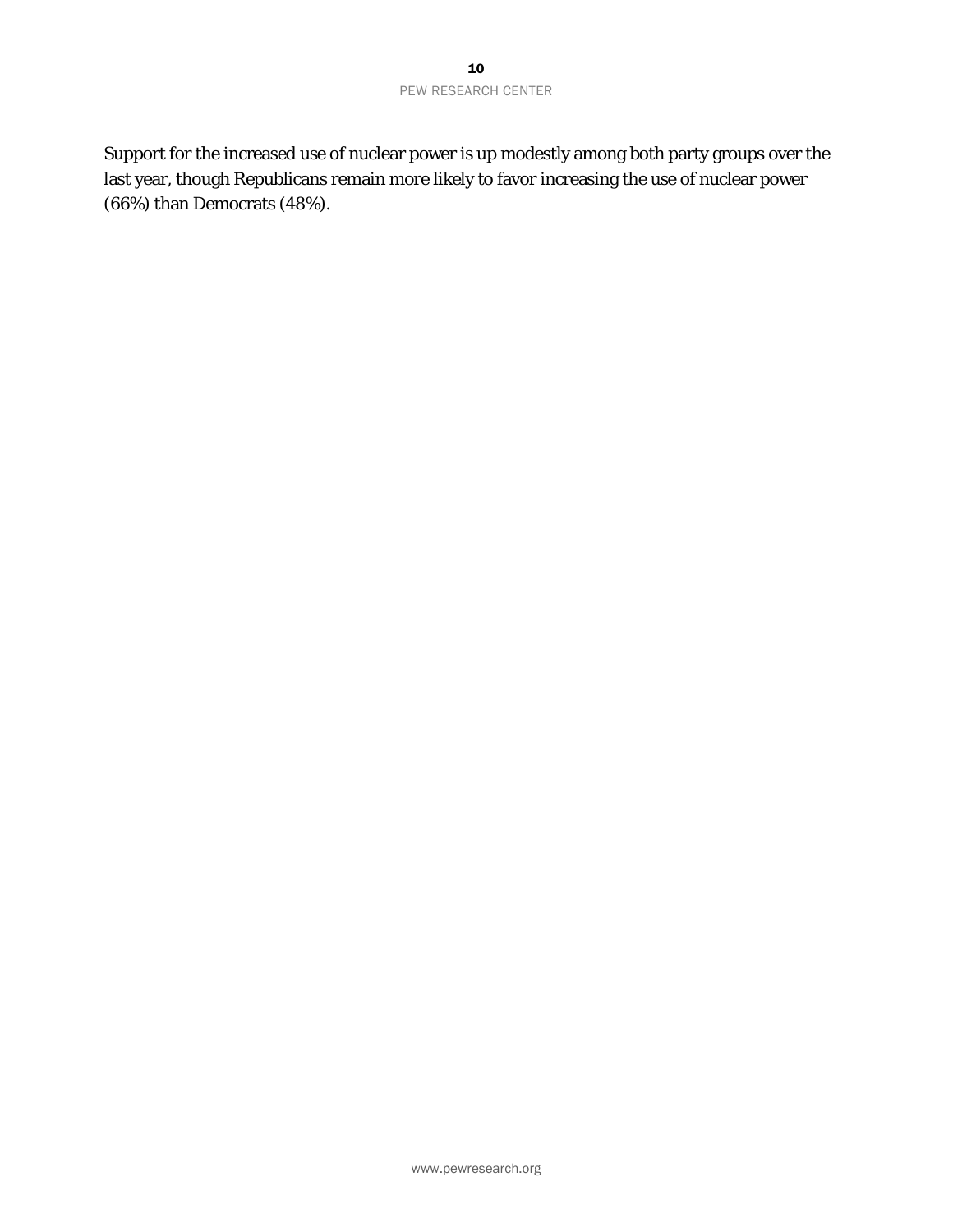# **Few Americans know that the U.S. produces most of the energy it uses**

Most Americans are aware that the U.S. relies primarily on fossil fuels to meet its energy needs. However, relatively few Americans know that the U.S. produces most of the energy it uses within the country.

Overall, 28% of Americans say correctly that the U.S. produces most of the energy it uses inside of the U.S. Roughly a quarter (27%) say they're not sure where most of the energy that the U.S. uses is produced. The remainder say either that the U.S. imports most of its energy (19%) or that it produces about half and imports about half of the energy it uses (25%).

# Three-quarters of Americans say that the U.S. relies mostly on fossil fuel sources to meet its energy needs

*% of U.S. adults who say that as far as they know, to meet its energy needs the U.S. …*



*% of U.S. adults who say that as far as they know, to meet its energy needs the U.S. relies mostly on …*



PEW RESEARCH CENTER

The public is much more familiar with the type of energy the country relies on. About threequarters of Americans (74%) say correctly that the U.S. relies mostly on fossil fuel sources such as oil, coal and natural gas to meet its energy needs. Much smaller shares think the U.S. relies mostly on renewable energy sources (5%) or nuclear power (3%); 17% say they are not sure.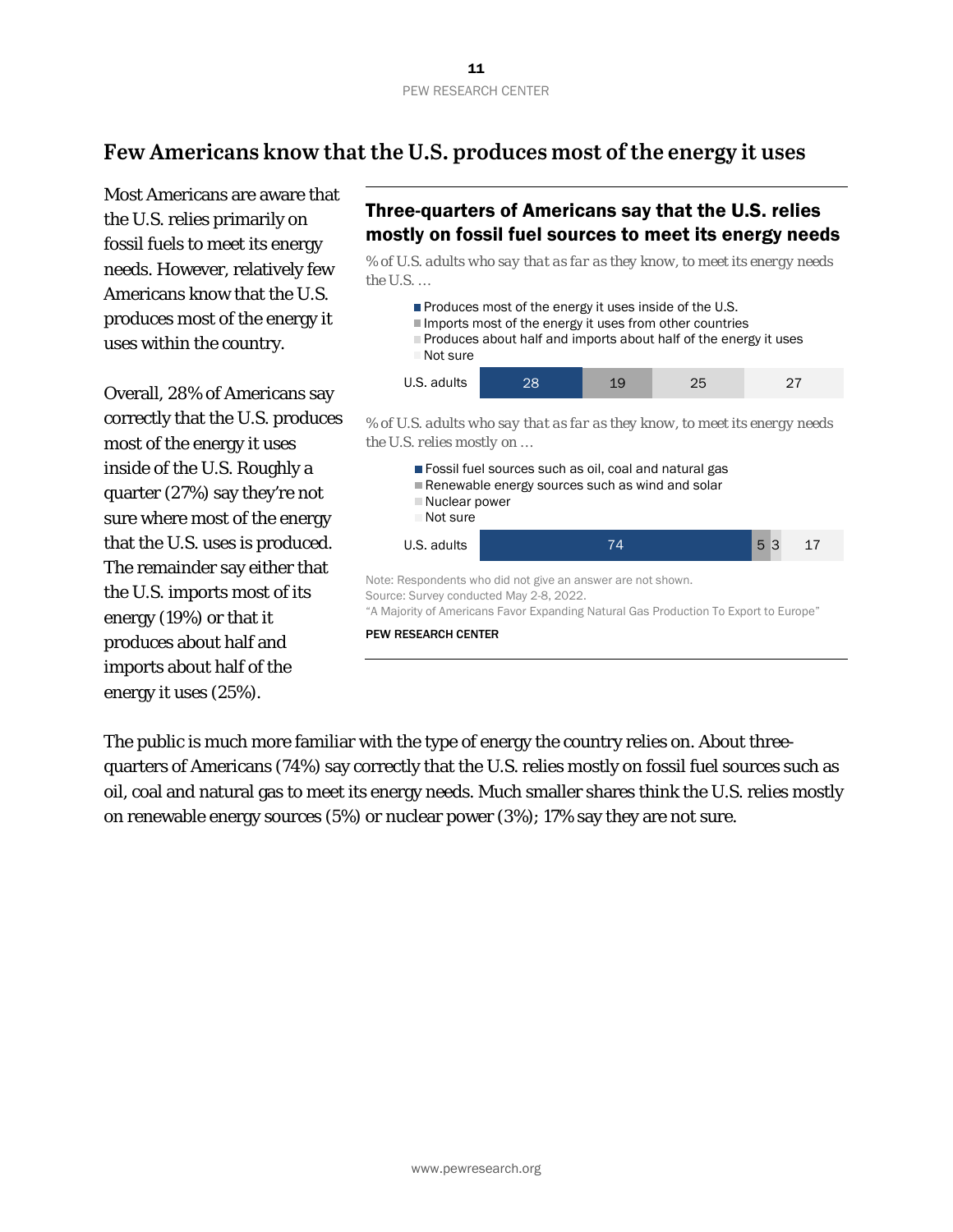Americans with higher levels of formal education are more likely to know that the U.S. produces most of the energy it uses inside of the U.S. Still, this fact is not widely known even among those with the highest levels of education. About a third (35%) of adults with a postgraduate degree correctly say the U.S. produces most of the energy it uses within the country, compared with 26% of those with a high school or less education.

When it comes to U.S. reliance on fossil fuel sources, majorities across all levels of education are aware that the country relies mostly on fossil fuels. Those with a college

# Relatively few Americans across levels of education know U.S. produces most of its energy within country

*% of U.S. adults who say that as far as they know, to meet its energy needs the U.S. …*



Note: Respondents who gave other responses or did not give an answer are not shown. Source: Survey conducted May 2-8, 2022.

"A Majority of Americans Favor Expanding Natural Gas Production To Export to Europe"

#### PEW RESEARCH CENTER

degree or more education are somewhat more likely than those with some college experience or less education to know this.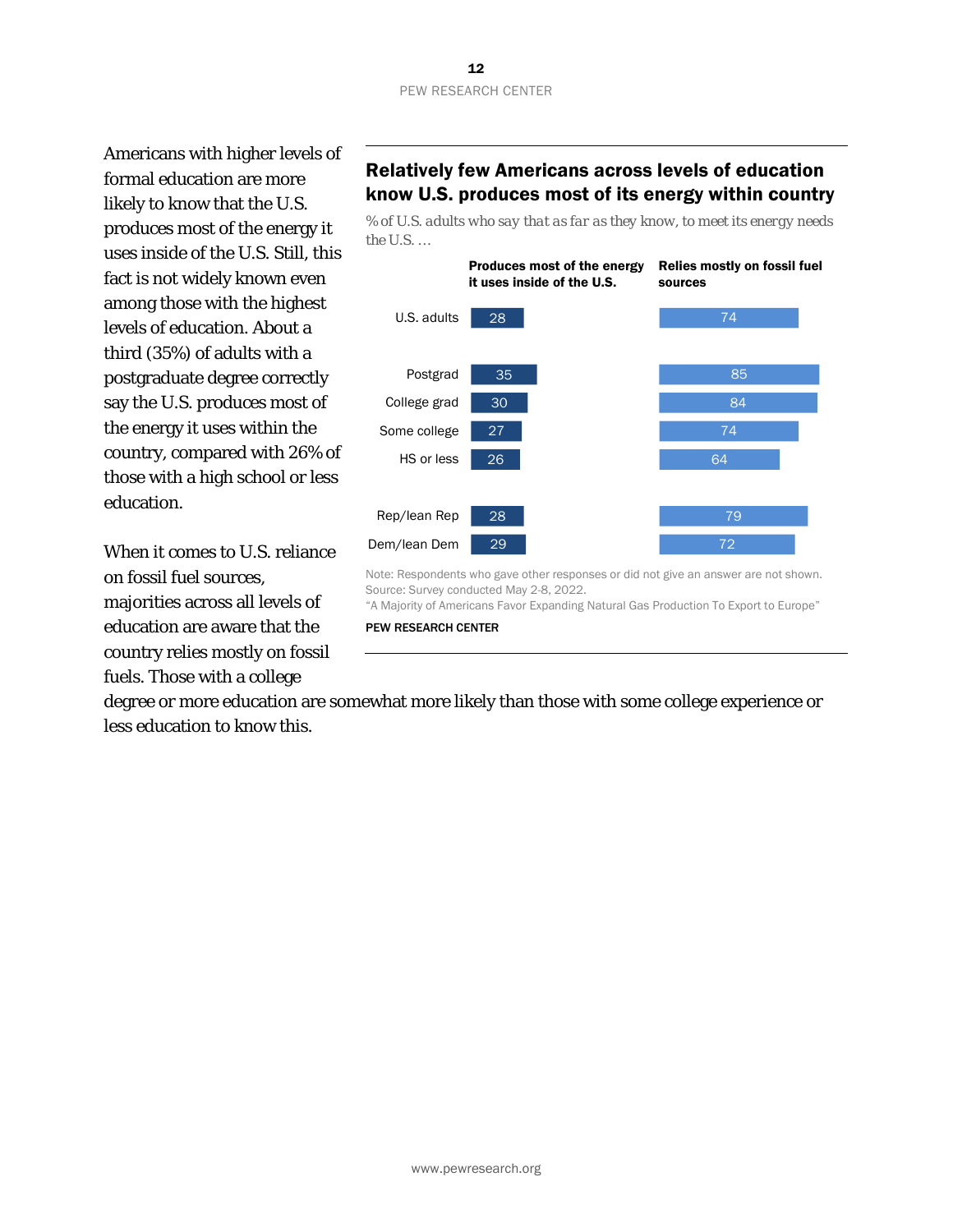# Acknowledgments

This report is made possible by The Pew Charitable Trusts. It is a collaborative effort based on the input and analysis of the following individuals. Find related reports online at [pewresearch.org/science.](http://www.pewresearch.org/science/)

## Primary research team

Cary Funk, *Director, Science and Society Research* Alec Tyson, *Associate Director, Science and Society Research* Brian Kennedy, *Senior Researcher* Giancarlo Pasquini, *Research Associate* Alison Spencer, *Research Assistant* Emily Saks, *Research Assistant*

## Editorial and graphic design

David Kent, *Senior Copy Editor* Margaret Porteus, *Information Graphics Designer*

#### Communications and web publishing

Haley Nolan, *Communications Associate* Reem Nadeem, *Associate Digital Producer*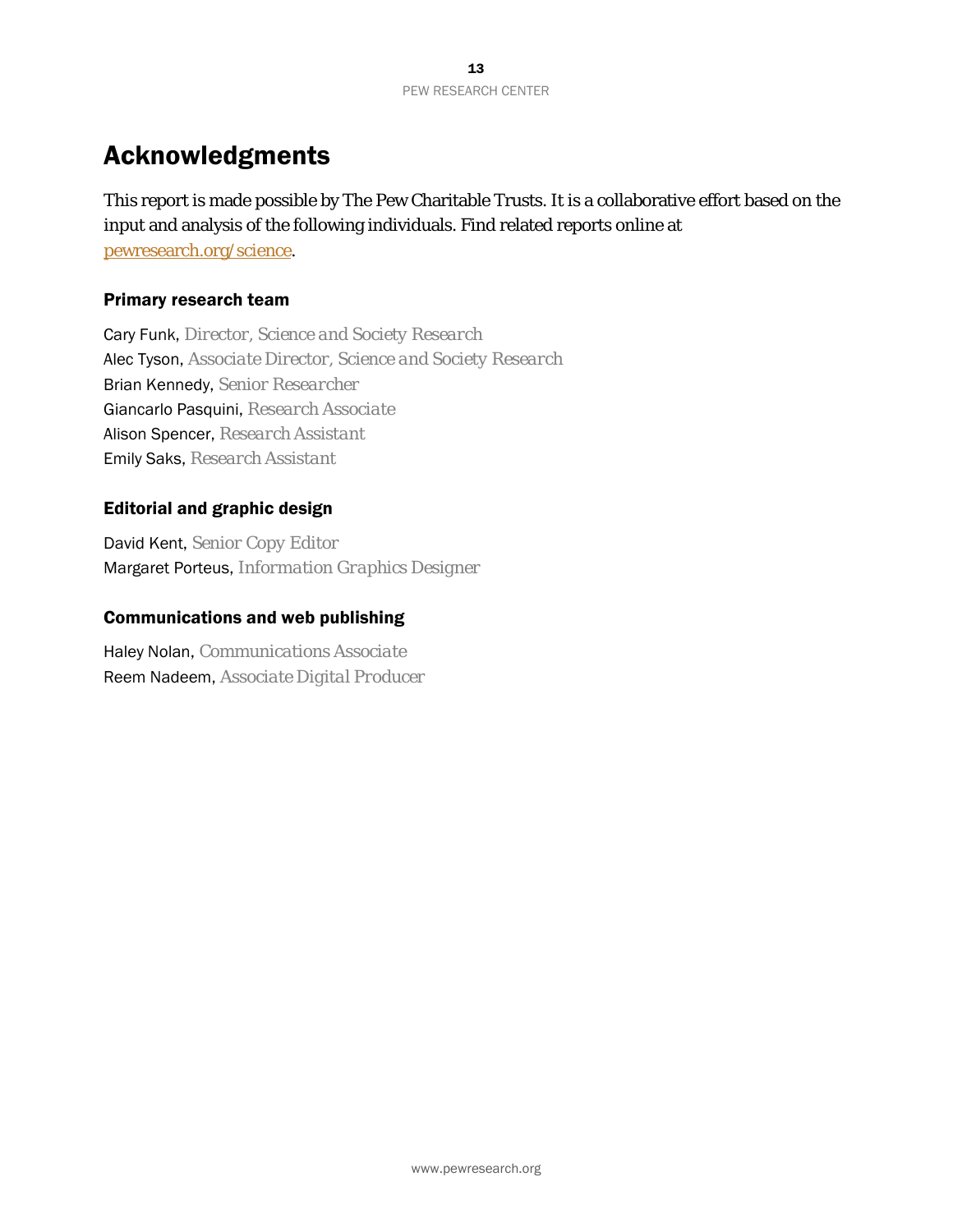# Methodology

# **The American Trends Panel survey methodology**

#### **Overview**

The American Trends Panel (ATP), created by Pew Research Center, is a nationally representative panel of randomly selected U.S. adults. Panelists participate via self-administered web surveys. Panelists who do not have internet access at home are provided with a tablet and wireless internet connection. Interviews are conducted in both English and Spanish. The panel is being managed by Ipsos.

Data in this report is drawn from the panel wave conducted from May 2 to May 8, 2022. A total of 10,282 panelists responded out of 11,674 who were sampled, for a response rate of 88%. The cumulative response rate accounting for nonresponse to the recruitment surveys and attrition is 3%. The break-off rate among panelists who logged on to the survey and completed at least one item is 1%. The margin of sampling error for the full sample of 10,282 respondents is plus or minus 1.6 percentage points.

#### Panel recruitment

The ATP was created in 2014, with the first cohort of panelists invited to join the panel at the end

of a large, national, landline and cellphone random-digitdial survey that was conducted in both English and Spanish. Two additional recruitments were conducted using the same method in 2015 and 2017, respectively. Across these three surveys, a total of 19,718 adults were invited to join the ATP, of whom 9,942 (50%) agreed to participate.

In August 2018, the ATP switched from telephone to address-based recruitment. Invitations were sent to a stratified, random sample of

## American Trends Panel recruitment surveys

| <b>Recruitment dates</b>                              | <b>Mode</b>           | <b>Invited</b> | <b>Joined</b> | panelists<br>remaining |
|-------------------------------------------------------|-----------------------|----------------|---------------|------------------------|
| Jan. 23 to March 16, 2014                             | Landline/<br>cell RDD | 9,809          | 5,338         | 1,597                  |
| Aug. 27 to Oct. 4, 2015                               | Landline/<br>cell RDD | 6.004          | 2,976         | 937                    |
| April 25 to June 4, 2017                              | Landline/<br>cell RDD | 3.905          | 1.628         | 470                    |
| Aug. 8 to Oct. 31, 2018                               | <b>ABS</b>            | 9.396          | 8.778         | 4.423                  |
| Aug. 19 to Nov. 30, 2019                              | <b>ABS</b>            | 5.900          | 4.720         | 1,620                  |
| June 1 to July 19, 2020;<br>Feb. 10 to March 31, 2021 | <b>ABS</b>            | 3.197          | 2.812         | 1,693                  |
| May 29 to July 7, 2021                                |                       |                |               |                        |
| Sept. 16 to Nov. 1, 2021                              | <b>ABS</b>            | 1,329          | 1,162         | 934                    |
|                                                       | <b>Total</b>          | 39,540         | 27,414        | 11.674                 |

**Active** 

Note: Approximately once per year, panelists who have not participated in multiple consecutive waves or who did not complete an annual profiling survey are removed from the panel. Panelists also become inactive if they ask to be removed from the panel.

#### PEW RESEARCH CENTER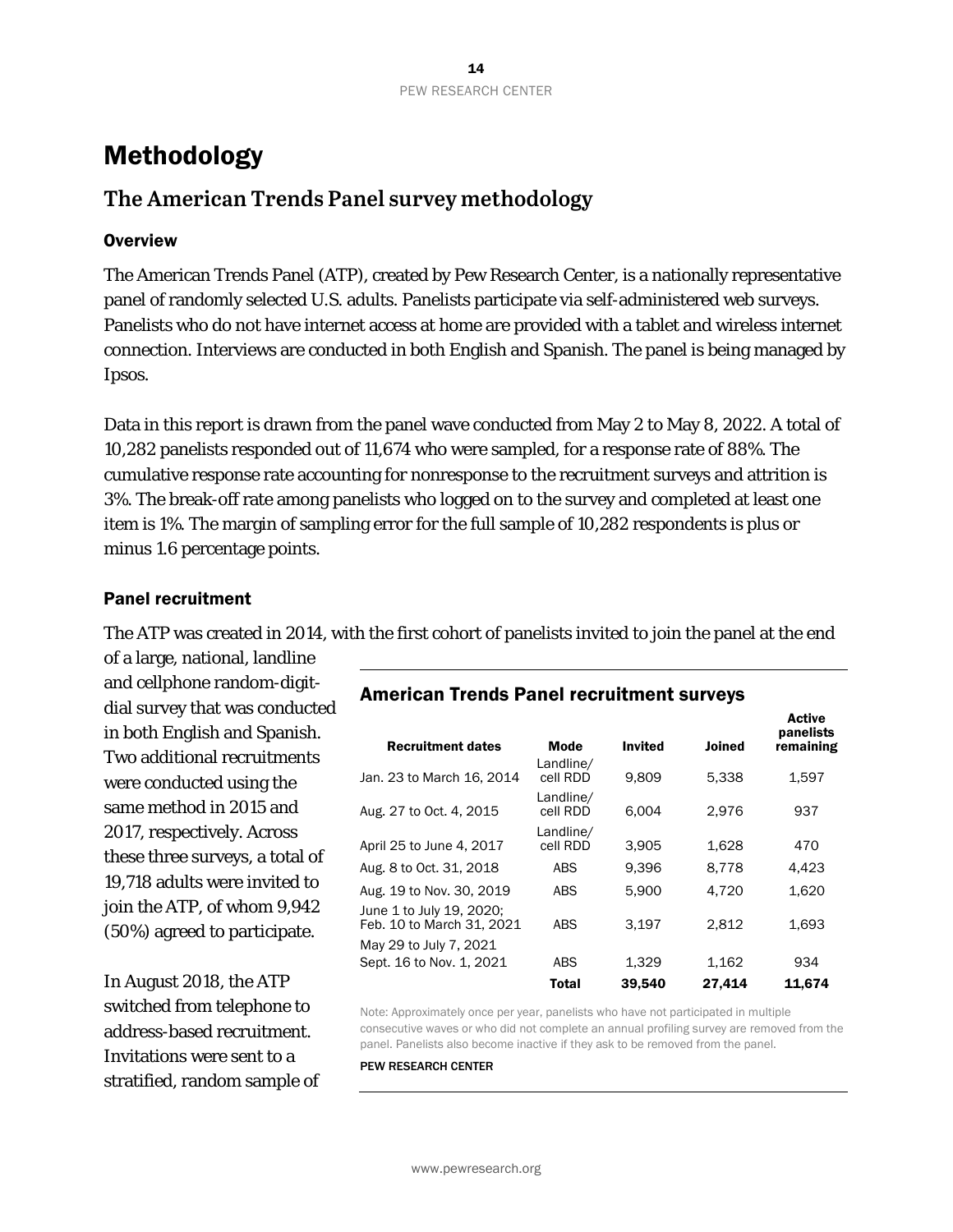households selected from the U.S. Postal Service's Delivery Sequence File. Sampled households receive mailings asking a randomly selected adult to complete a survey online. A question at the end of the survey asks if the respondent is willing to join the ATP. Starting in 2020 another stage was added to the recruitment. Households that do not respond to the online survey are sent a paper version of the questionnaire, \$5 and a postage-paid return envelope. A subset of the adults returning the paper version of the survey are invited to join the ATP. This subset of adults receive a follow-up mailing with a \$10 pre-incentive and invitation to join the ATP.

Across the four address-based recruitments, a total of 19,822 adults were invited to join the ATP, of whom 17,472 agreed to join the panel and completed an initial profile survey. In each household, the adult with the next birthday was asked to go online to complete a survey, at the end of which they were invited to join the panel. Of the 27,414 individuals who have ever joined the ATP, 11,674 remained active panelists and continued to receive survey invitations at the time this survey was conducted.

The U.S. Postal Service's Delivery Sequence File has been estimated to cover as much as 98% of the population, although some studies suggest that the coverage could be in the low 90% range.<sup>1</sup> The American Trends Panel never uses breakout routers or chains that direct respondents to additional surveys.

#### Sample design

The overall target population for this survey was non-institutionalized persons ages 18 and older, living in the U.S., including Alaska and Hawaii. All active panel members were invited to participate in this wave.

#### Questionnaire development and testing

The questionnaire was developed by Pew Research Center in consultation with Ipsos. The web program was rigorously tested on both PC and mobile devices by the Ipsos project management team and Pew Research Center researchers. The Ipsos project management team also populated test data that was analyzed in SPSS to ensure the logic and randomizations were working as intended before launching the survey.

#### Incentives

All respondents were offered a post-paid incentive for their participation. Respondents could choose to receive the post-paid incentive in the form of a check or a gift code to Amazon.com or

<span id="page-14-0"></span><sup>1</sup> AAPOR Task Force on Address-based Sampling. 2016. ["AAPOR Report: Address-based Sampling.](https://www.aapor.org/Education-Resources/Reports/Address-based-Sampling.aspx)"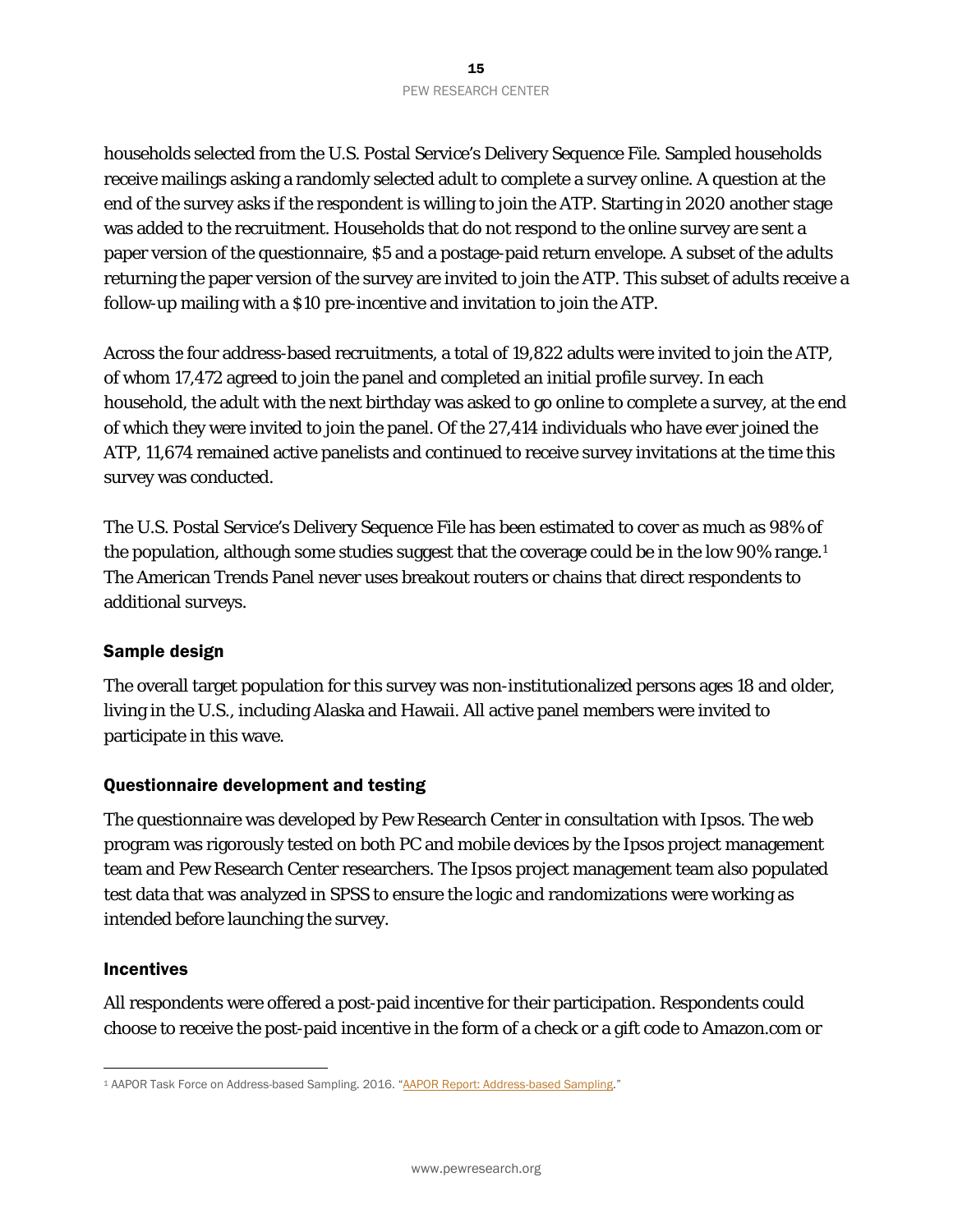could choose to decline the incentive. Incentive amounts ranged from \$5 to \$20 depending on whether the respondent belongs to a part of the population that is harder or easier to reach. Differential incentive amounts were designed to increase panel survey participation among groups that traditionally have low survey response propensities.

#### Data collection protocol

The data collection field period for this survey was May 2 to May 8, 2022. Postcard notifications were mailed to all ATP panelists with a known residential address on May 2.

Invitations were sent out in two separate launches: Soft Launch and Full Launch. Sixty panelists were included in the soft launch, which began with an initial invitation sent on May 2. The ATP panelists chosen for the initial soft launch were known responders who had completed previous ATP surveys within one day of receiving their invitation. All remaining English- and Spanishspeaking panelists were included in the full launch and were sent an invitation on May 3.

All panelists with an email address received an email invitation and up to two email reminders if they did not respond to the survey. All ATP panelists that consented to SMS messages received an SMS invitation and up to two SMS reminders.

| Invitation and reminder dates |                    |                    |  |
|-------------------------------|--------------------|--------------------|--|
|                               | <b>Soft Launch</b> | <b>Full Launch</b> |  |
| Initial invitation            | May 2, 2022        | May 3, 2022        |  |
| First reminder                | May 5, 2022        | May 5, 2022        |  |
| Final reminder                | May 7, 2022        | May 7, 2022        |  |

#### Data quality checks

To ensure high-quality data, the Center's researchers performed data quality checks to identify any respondents showing clear patterns of satisficing. This includes checking for very high rates of leaving questions blank, as well as always selecting the first or last answer presented. As a result of this checking, three ATP respondents were removed from the survey dataset prior to weighting and analysis.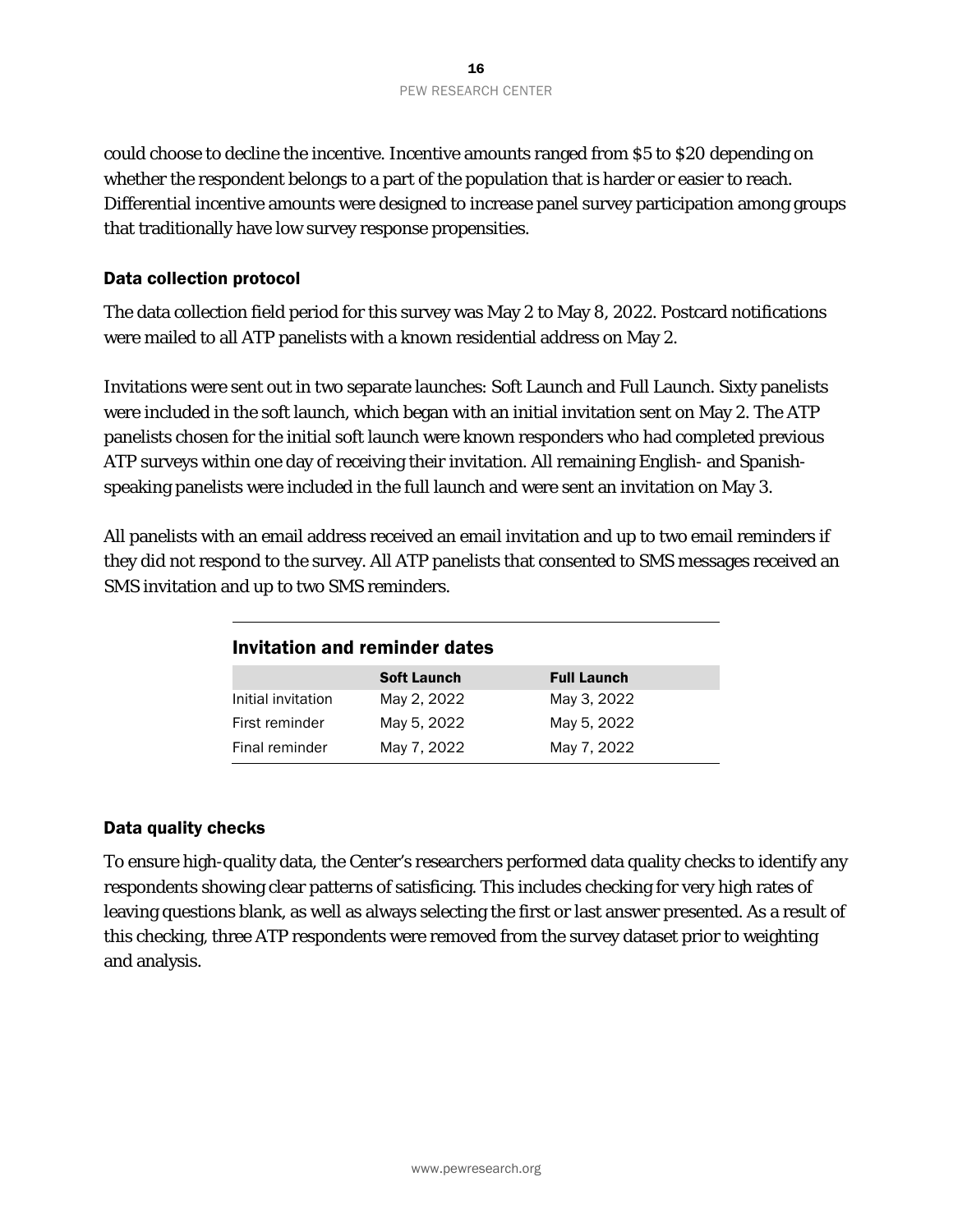## Weighting

The ATP data is weighted in a multistep process that accounts for multiple stages of sampling and nonresponse that occur at different points in the survey process. First, each panelist begins with a base weight that reflects their probability of selection for their initial recruitment survey. The base weights for panelists recruited in different years are scaled to be proportionate to the effective sample size for all active panelists in their cohort and then calibrated to align with the population benchmarks in the accompanying table to correct for nonresponse to

## Weighting dimensions

| <b>Variable</b>                                                                                                                                                                                         | <b>Benchmark source</b>                                  |
|---------------------------------------------------------------------------------------------------------------------------------------------------------------------------------------------------------|----------------------------------------------------------|
| Age x Gender<br><b>Education x Gender</b><br>Education x Age<br>Race/Ethnicity x Education<br>Born inside vs. outside the U.S. among<br><b>Hispanics and Asian Americans</b><br>Years lived in the U.S. | 2019 American Community Survey<br>(ACS)                  |
| Census region x Metro/Non-metro                                                                                                                                                                         | 2020 CPS March Supplement                                |
| Volunteerism                                                                                                                                                                                            | 2019 CPS Volunteering & Civic Life<br>Supplement         |
| Voter registration                                                                                                                                                                                      | 2018 CPS Voting and Registration<br>Supplement           |
| Party affiliation<br>Frequency of internet use<br>Religious affiliation                                                                                                                                 | 2021 National Public Opinion<br>Reference Survey (NPORS) |

Note: Estimates from the ACS are based on non-institutionalized adults. Voter registration is calculated using procedures from Hur, Achen (2013) and rescaled to include the total U.S. adult population.

PEW RESEARCH CENTER

recruitment surveys and panel attrition. If only a subsample of panelists was invited to participate in the wave, this weight is adjusted to account for any differential probabilities of selection.

Among the panelists who completed the survey, this weight is then calibrated again to align with the population benchmarks identified in the accompanying table and trimmed at the 1st and 99th percentiles to reduce the loss in precision stemming from variance in the weights. Sampling errors and tests of statistical significance take into account the effect of weighting.

Some of the population benchmarks used for weighting come from surveys conducted prior to the coronavirus outbreak that began in February 2020. However, the weighting variables for panelists recruited in 2021 were measured at the time they were recruited to the panel. Likewise, the profile variables for existing panelists were updated from panel surveys conducted in July or August 2021.

This does not pose a problem for most of the variables used in the weighting, which are quite stable at both the population and individual levels. However, volunteerism may have changed over the intervening period in ways that made their 2021 measurements incompatible with the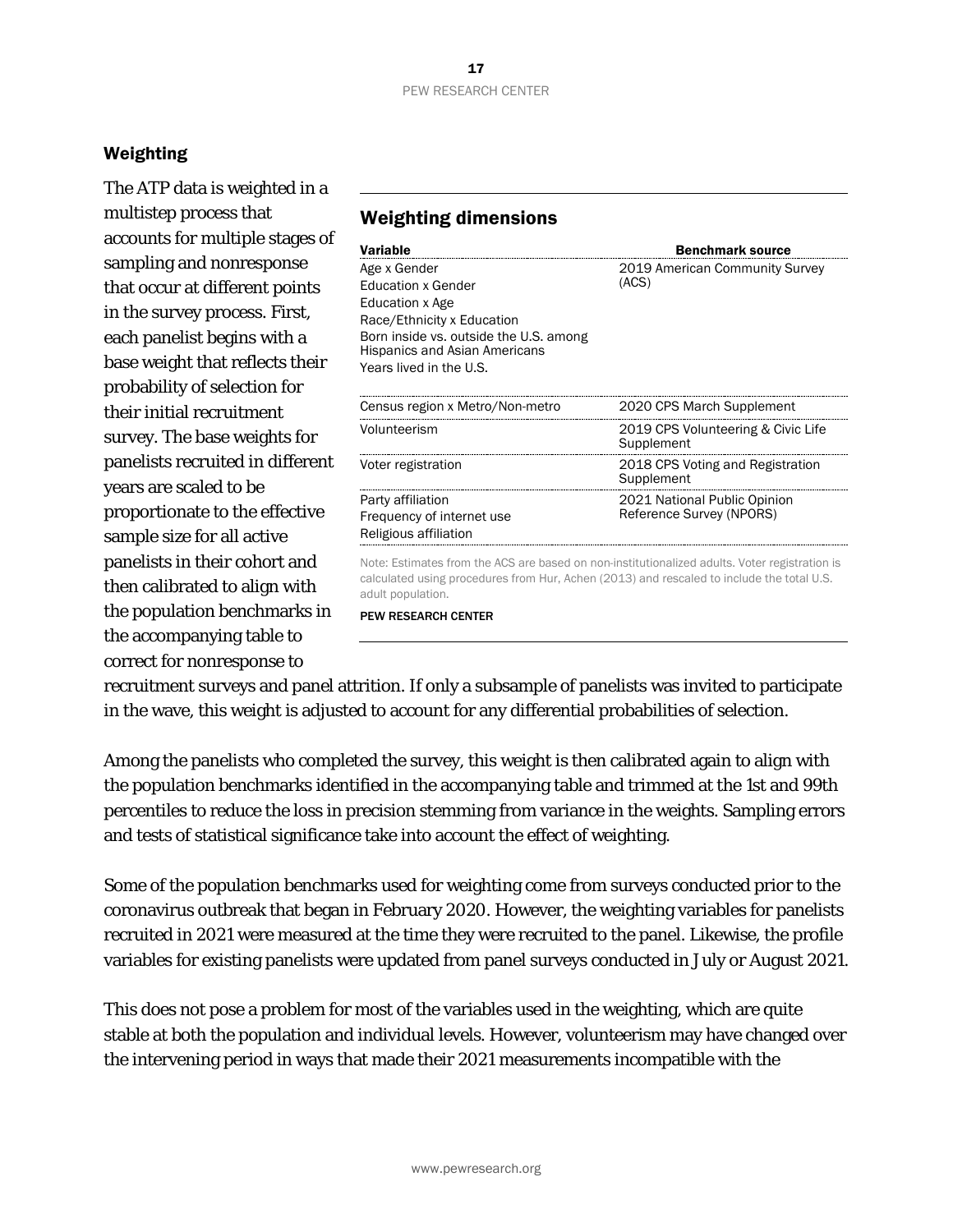available (pre-pandemic) benchmarks. To address this, volunteerism is weighted using the profile variables that were measured in 2020. For all other weighting dimensions, the more recent panelist measurements from 2021 are used.

For panelists recruited in 2021, plausible values were imputed using the 2020 volunteerism values from existing panelists with similar characteristics. This ensures that any patterns of change that were observed in the existing panelists were also reflected in the new recruits when the weighting was performed.

The following table shows the unweighted sample sizes and the error attributable to sampling that would be expected at the 95% level of confidence for different groups in the survey.

| <b>Margins of error</b> |                           |                                         |  |  |  |
|-------------------------|---------------------------|-----------------------------------------|--|--|--|
|                         | Unweighted<br>sample size | Margin of error in<br>percentage points |  |  |  |
| U.S. adults             | 10.282                    | $+/-1.6$                                |  |  |  |
|                         |                           |                                         |  |  |  |
| Rep/lean Rep            | 4.874                     | $+/-2.2$                                |  |  |  |
| Dem/lean Dem            | 5.149                     | $+/-2.2$                                |  |  |  |
| Conservative Rep        | 3,428                     | $+/-2.6$                                |  |  |  |
| Mod/lib Rep             | 1,413                     | $+/-4.3$                                |  |  |  |
| Mod/cons Dem            | 2.591                     | $+/-3.0$                                |  |  |  |
| Liberal Dem             | 2.504                     | $+/-3.2$                                |  |  |  |

Note: The margins of error are reported at the 95% level of confidence and are calculated by taking into account the average design effect for each subgroup. Republicans and Democrats include independents and others who lean to each of the parties. Source: Survey conducted May 2-8, 2022.

#### PEW RESEARCH CENTER

Sample sizes and sampling errors for other subgroups are available upon request. In addition to sampling error, one should bear in mind that question wording and practical difficulties in conducting surveys can introduce error or bias into the findings of opinion polls.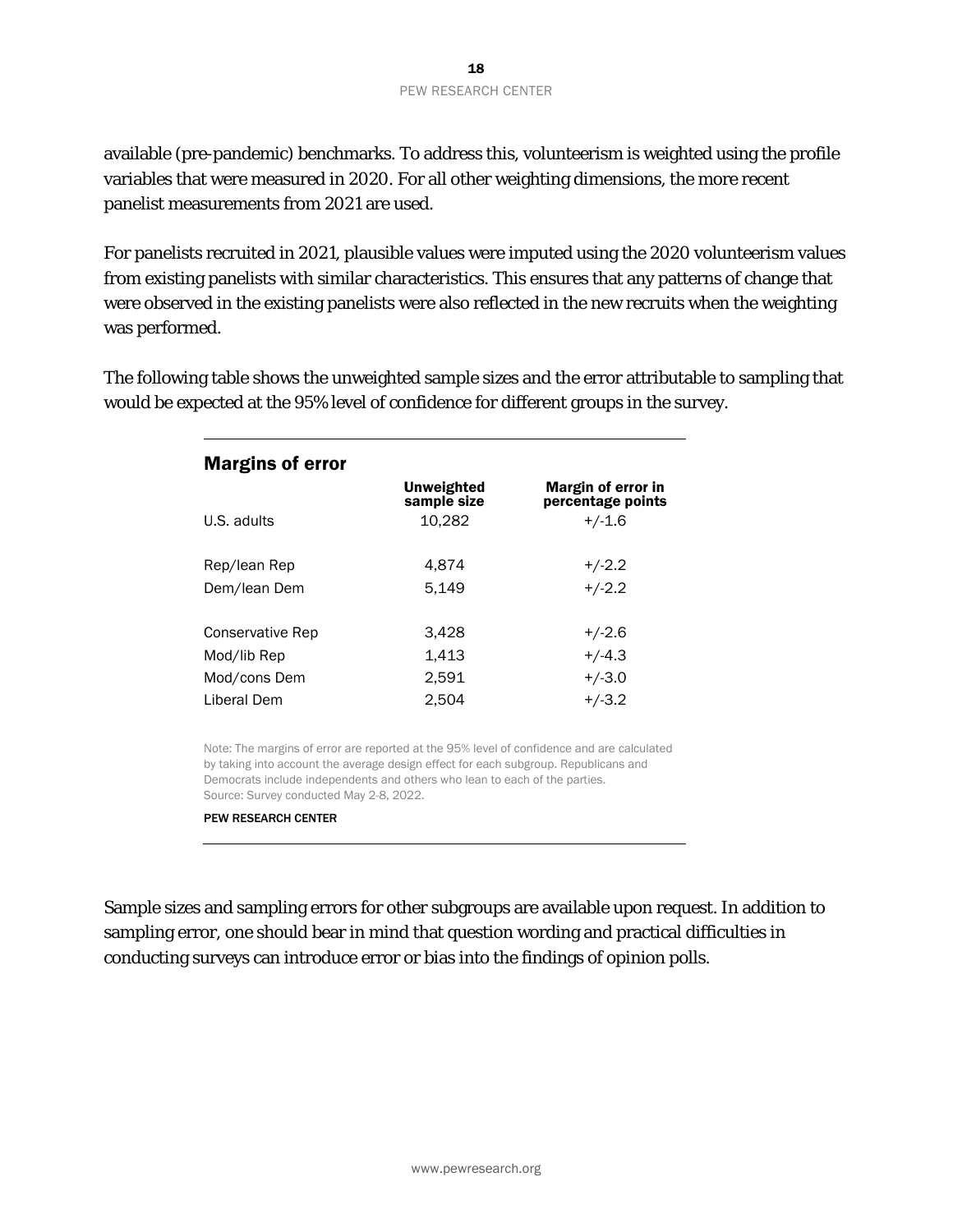## Dispositions and response rates

| <b>Final dispositions</b>                            | <b>AAPOR code</b> | <b>Total</b>      |
|------------------------------------------------------|-------------------|-------------------|
| Completed interview                                  | 1.1               | 10,282            |
| Logged onto survey; broke off                        | 2.12              | 111               |
| Logged onto survey; did not complete any items       | 2.1121            | 72                |
| Never logged on (implicit refusal)                   | 2.11              | 1,206             |
| Survey completed after close of the field period     | 2.27              | 0                 |
| Completed interview but was removed for data quality |                   | 3                 |
| Screened out                                         |                   | Ω                 |
| <b>Total panelists in the survey</b>                 |                   | 11,674            |
| Completed interviews                                 |                   | 10,282            |
| Partial interviews                                   | P                 | 0                 |
| Refusals                                             | R                 | 1,392             |
| Non-contact                                          | NC.               | $\Omega$          |
| Other                                                | ∩                 | $\mathbf{\Omega}$ |
| Unknown household                                    | UH                | O                 |
| Unknown other                                        | <b>UO</b>         | O                 |
| Not eligible                                         | ΝF                |                   |
| <b>Total</b>                                         |                   | 11.674            |
| AAPOR RR1 = $1 / (I+P+R+NC+O+UH+UO)$                 |                   | 88%               |

| <b>Cumulative response rate</b>                                                          | Total |
|------------------------------------------------------------------------------------------|-------|
| Weighted response rate to recruitment surveys                                            | 12%   |
| % of recruitment survey respondents who agreed to<br>join the panel, among those invited | 69%   |
| % of those agreeing to join who were active panelists<br>at start of Wave 108            | 43%   |
| Response rate to Wave 108 survey                                                         | 88%   |
| <b>Cumulative response rate</b>                                                          |       |

© Pew Research Center, 2022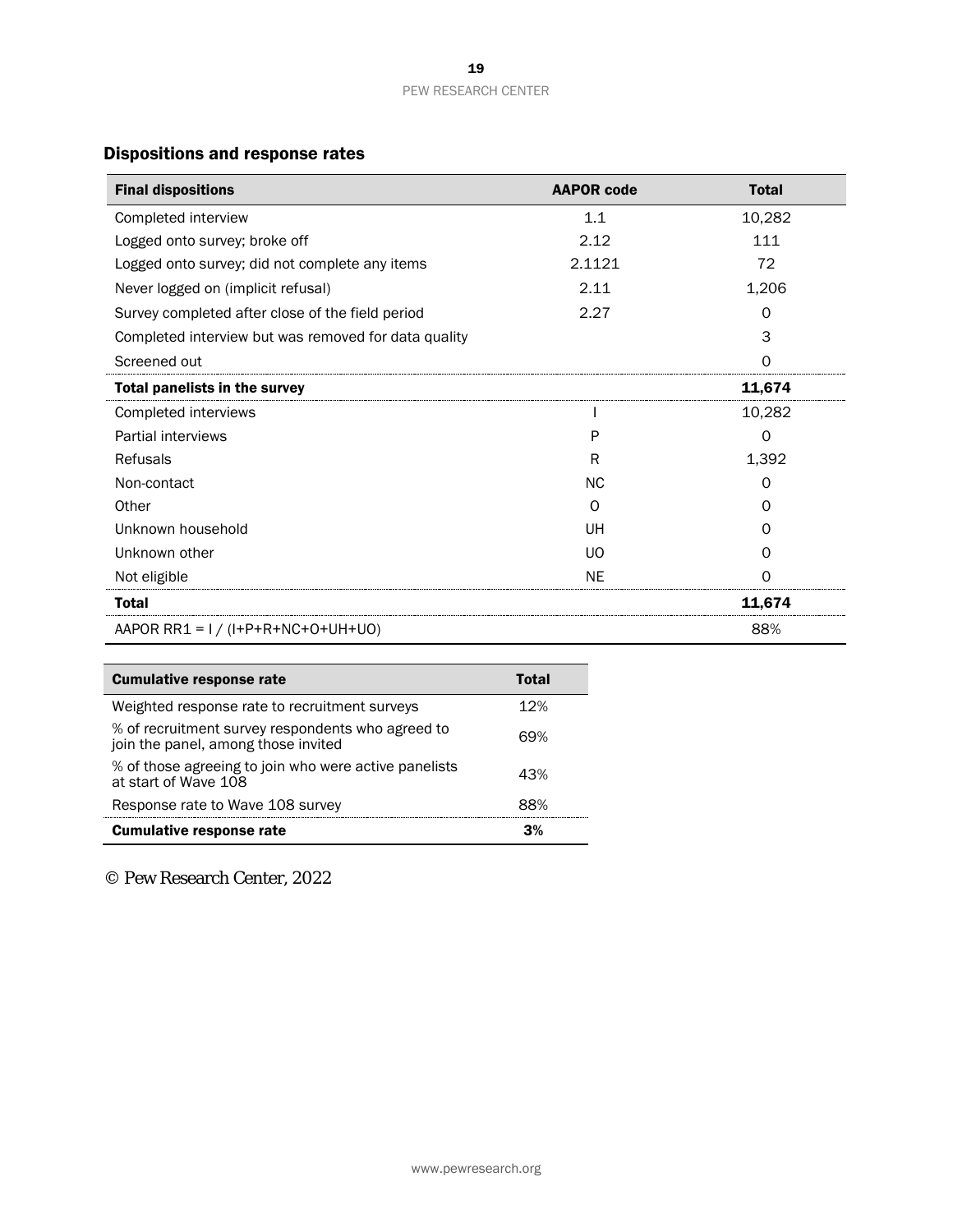# <span id="page-19-0"></span>Appendix: Detailed charts and tables

## Most Americans continue to support expanding solar panel and wind turbine farms

13 19 44 50 53 62 86 79 54 48 45 36 ■Oppose ■ Favor Solar panel farms Wind turbine farms Offshore oil and gas drilling Nuclear power plants Hydraulic fracturing Coal mining % Favor in 2021 84 41 43 50 77 36

*% of U.S. adults who say they \_\_ expanding each energy source*

Note: Respondents who did not give an answer are not shown. Source: Survey conducted May 2-8, 2022. "A Majority of Americans Favor Expanding Natural Gas Production to Export to Europe"

PEW RESEARCH CENTER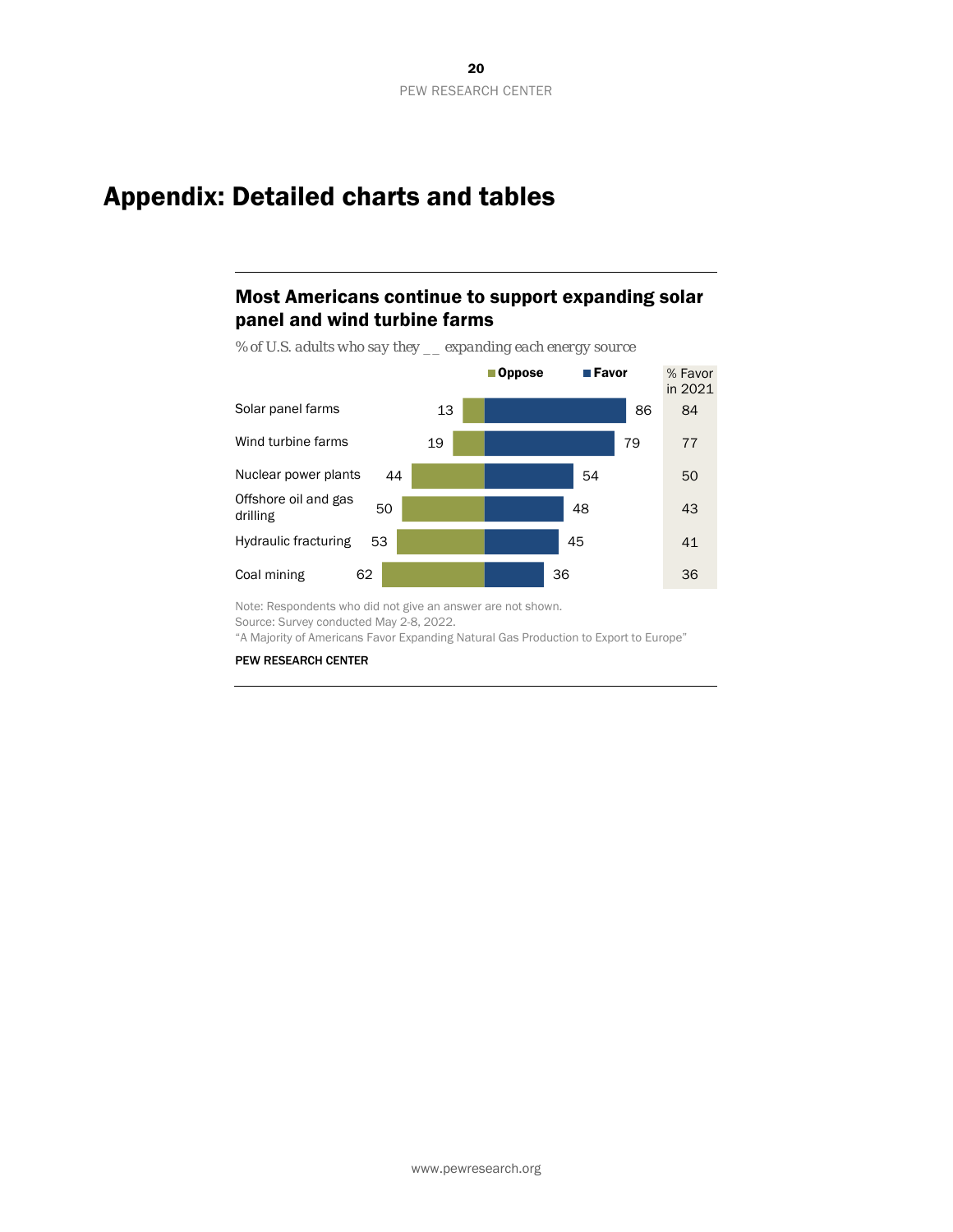# <span id="page-20-0"></span>Survey question wording and topline

#### **2022 PEW RESEARCH CENTER'S AMERICAN TRENDS PANEL WAVE 108 MAY 2022 MAY 2-8, 2022 N=10,282**

#### **ASK ALL:**

ENV2 Do you favor or oppose EXPANDING each of the following sources of energy in our country? **[RANDOMIZE ITEMS]**

|    |                                                      | <b>Favor</b> | <u>Oppose</u> | No answer      |
|----|------------------------------------------------------|--------------|---------------|----------------|
| a. | More offshore oil and gas                            |              |               |                |
|    | drilling in U.S. waters<br>May 2-8, 2022             | 48           | 50            | 2              |
|    | Apr 20-29, 2021                                      | 43           | 55            | 3              |
|    | Apr 29-May 5, 2020                                   | 40           | 58            | $\overline{2}$ |
|    | Oct 1-13, 2019                                       | 42           | 56            | $\mathbf{1}$   |
|    | Mar 27-Apr 9, 2018                                   | 39           | 60            | $\mathbf{1}$   |
|    | May 10-Jun 6, 2016                                   | 45           | 52            | 3              |
| b. | More nuclear power plants to<br>generate electricity |              |               |                |
|    | May 2-8, 2022                                        | 54           | 44            | 2              |
|    | Apr 20-29, 2021                                      | 50           | 47            | 3              |
|    | Apr 29-May 5, 2020                                   | 43           | 55            | $\overline{2}$ |
|    | Oct 1-13, 2019                                       | 49           | 49            | $\overline{2}$ |
|    | Mar 27-Apr 9, 2018                                   | 44           | 54            | $\overline{2}$ |
|    | May 10-Jun 6, 2016                                   | 43           | 54            | 3              |
| C. | More coal mining                                     |              |               |                |
|    | May 2-8, 2022                                        | 36           | 62            | 2              |
|    | Apr 20-29, 2021                                      | 36           | 61            | 3              |
|    | Apr 29-May 5, 2020                                   | 33           | 65            | $\overline{2}$ |
|    | Oct 1-13, 2019                                       | 35           | 63            | $\overline{2}$ |
|    | Mar 27-Apr 9, 2018                                   | 37           | 61            | $\overline{2}$ |
|    | May 10-Jun 6, 2016                                   | 41           | 57            | 3              |
| d. | More solar panel "farms"                             |              |               |                |
|    | May 2-8, 2022                                        | 86           | 13            | 1              |
|    | Apr 20-29, 2021                                      | 84           | 14            | $\overline{2}$ |
|    | Apr 29-May 5, 2020                                   | 90           | 9             | $\mathbf{1}$   |
|    | Oct 1-13, 2019                                       | 92           | 8             | $\mathbf{1}$   |
|    | Mar 27-Apr 9, 2018                                   | 89           | 10            | $\mathbf{1}$   |
|    | May 10-Jun 6, 2016                                   | 89           | 9             | 2              |
|    |                                                      |              |               |                |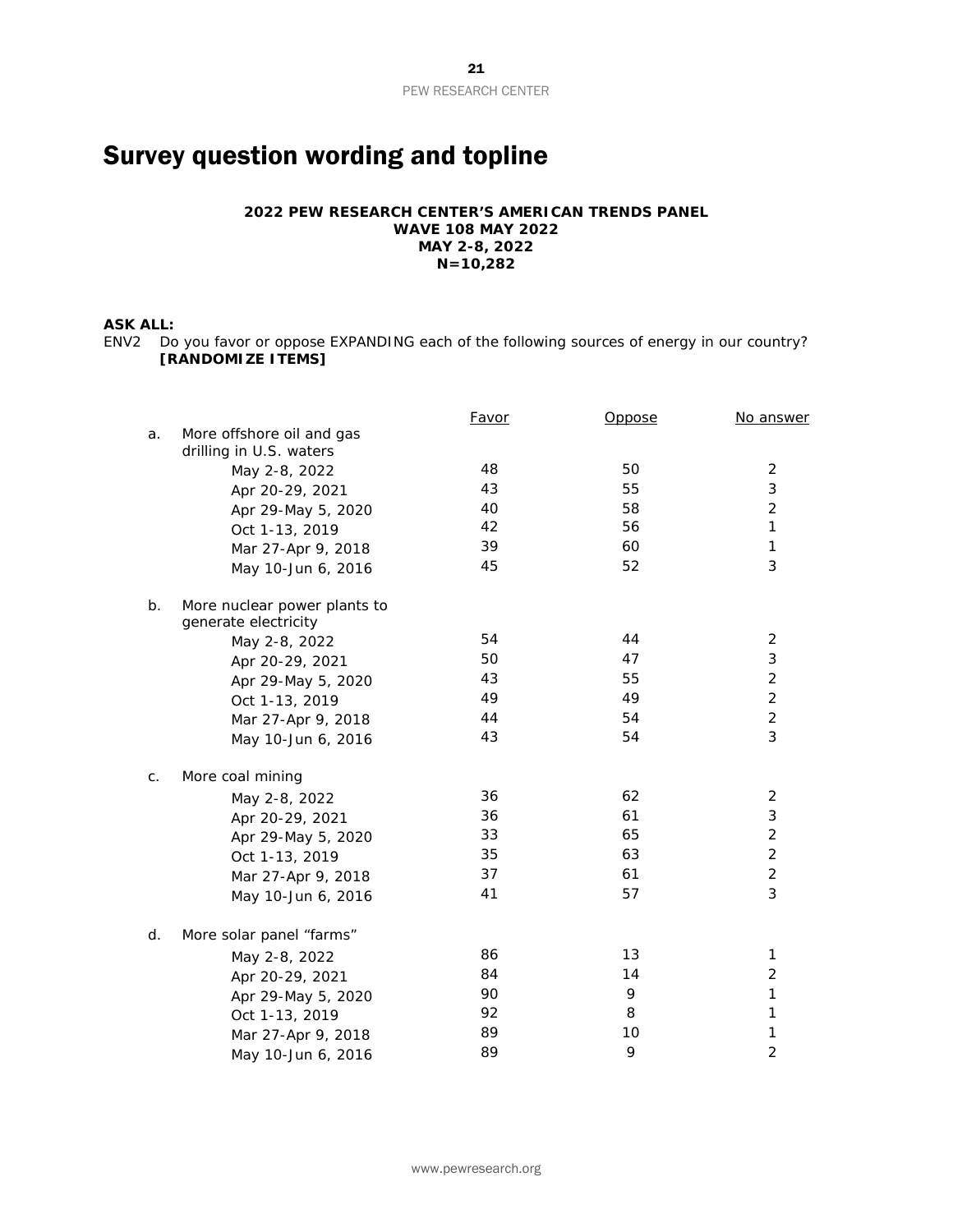# PEW RESEARCH CENTER

#### **ENV2 CONTINUED …**

|    |                                  | Favor | Oppose | <u>No answer</u> |
|----|----------------------------------|-------|--------|------------------|
| е. | More hydraulic fracturing,       |       |        |                  |
|    | sometimes called "fracking," for |       |        |                  |
|    | oil and natural gas              |       |        |                  |
|    | May 2-8, 2022                    | 45    | 53     | 3                |
|    | Apr 20-29, 2021                  | 41    | 56     | 3                |
|    | Apr 29-May 5, 2020               | 37    | 60     | 3                |
|    | Oct 1-13, 2019                   | 38    | 60     | $\overline{2}$   |
|    | Mar 27-Apr 9, 2018               | 39    | 58     | 2                |
|    | May 10-Jun 6, 2016               | 42    | 53     | 5                |
| f. | More wind turbine "farms"        |       |        |                  |
|    | May 2-8, 2022                    | 79    | 19     |                  |
|    | Apr 20-29, 2021                  | 77    | 20     | 2                |
|    | Apr 29-May 5, 2020               | 83    | 16     | 2                |
|    | Oct 1-13, 2019                   | 85    | 14     | 1                |
|    | Mar 27-Apr 9, 2018               | 85    | 13     | 2                |
|    | May 10-Jun 6, 2016               | 83    | 14     | 3                |
|    |                                  |       |        |                  |

#### **RANDOMIZE ENKNOW1 AND ENKNOW2**

**ASK ALL:**

As far as you know, to meet its energy needs, does the U.S.... **[RANDOMIZE OPTIONS 1 AND 2 WITH 3 AND 4 ALWAYS LAST]**

#### May 2-8,

2022

- 28 Produce most of the energy it uses inside of the U.S.<br>19 Import most of the energy it uses from other countries
- 19 Import most of the energy it uses from other countries<br>25 Produce about half and import about half of the energy
- 25 Produce about half and import about half of the energy it uses<br>27 Mot sure
- Not sure
- 1 No answer

#### **ASK ALL:**

ENKNOW2 As far as you know, to meet its energy needs, does the U.S. rely mostly on… **[RANDOMIZE OPTIONS 1-3 WITH 4 ALWAYS LAST]**

#### May 2-8,

| 2022 |                                                              |
|------|--------------------------------------------------------------|
| 74   | Fossil fuel energy sources such as oil, coal and natural gas |
| 5    | Renewable energy sources such as wind and solar              |
| 3    | Nuclear power                                                |
| 17   | Not sure                                                     |
|      | No answer                                                    |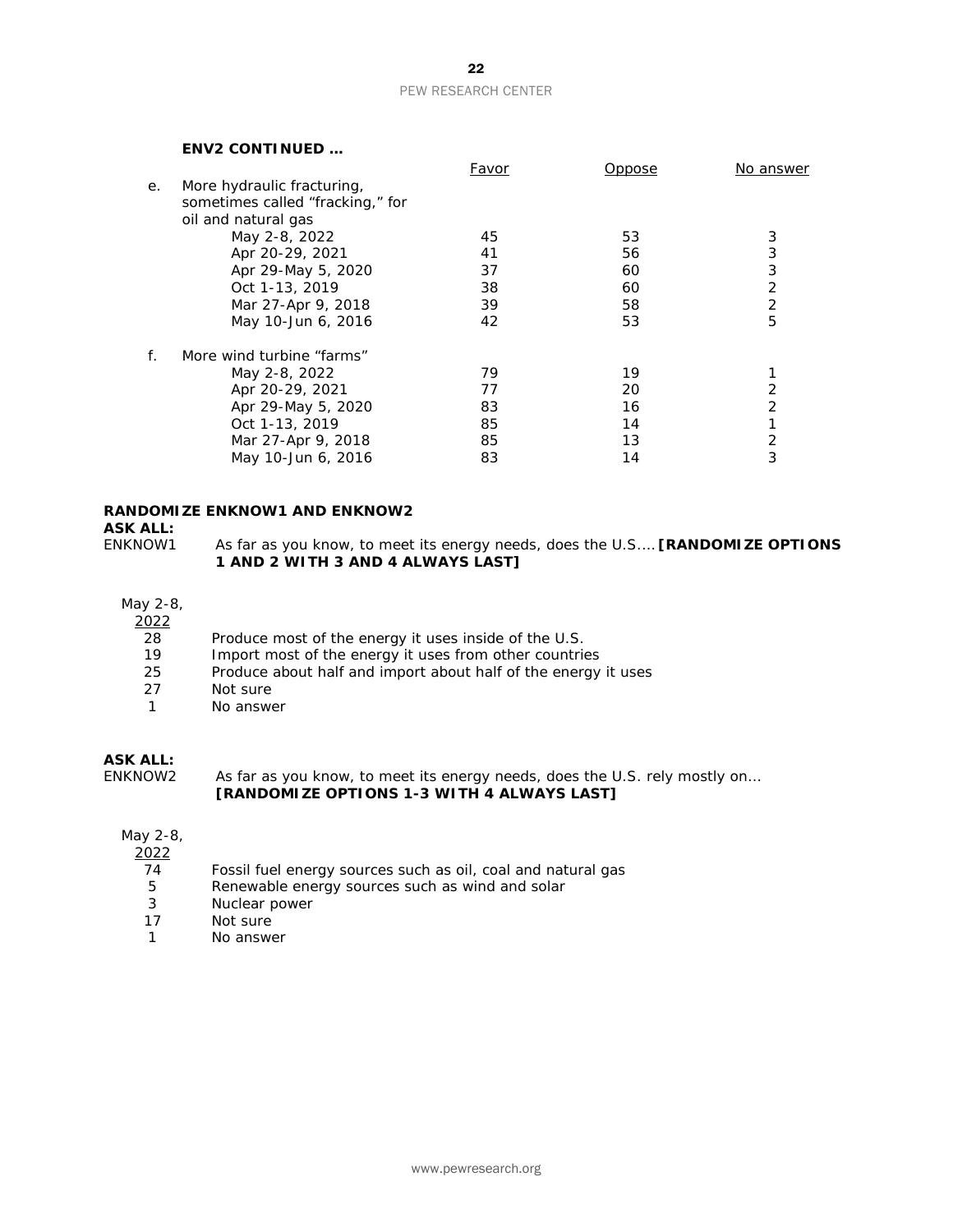# **ASK ALL:**

Right now, which ONE of the following do you think should be the more important priority for addressing America's energy supply? **[RANDOMIZE ORDER OF RESPONSE 1 AND 2]**

|                    | Developing alternative<br>sources, such as<br>wind, solar and | Expanding exploration<br>and production of oil, |           |
|--------------------|---------------------------------------------------------------|-------------------------------------------------|-----------|
|                    | hydrogen technology                                           | coal and natural gas                            | No answer |
| May 2-8, 2022      | 61                                                            | 32                                              |           |
| Jan 24-30, 2022    | 69                                                            | 30                                              |           |
| Apr 20-29, 2021    | 71                                                            | 27                                              | 1         |
| Apr 29-May 5, 2020 | 79                                                            | 20                                              |           |
| Oct 1-13, 2019     |                                                               | フフ                                              |           |

#### *TREND FOR COMPARISON:*

*Pew Research Center survey conducted by telephone: Right now, which ONE of the following do you think should be the more important priority for addressing America's energy supply [READ AND RANDOMIZE]?*

|                    | Developing<br>alternative sources<br>such as wind, solar<br>and hydrogen | Expanding<br>exploration and<br>production of oil,<br>coal and natural | (VOL.)<br>Both should be    | (VOL.)        |
|--------------------|--------------------------------------------------------------------------|------------------------------------------------------------------------|-----------------------------|---------------|
|                    | technology                                                               | gas                                                                    | <i>given equal priority</i> | <b>DK/Ref</b> |
| Jan 4-9, 2017      | 65                                                                       | 27                                                                     |                             |               |
| Dec 3-7, 2014      | 60                                                                       | 30                                                                     |                             |               |
| Feb 12-26, 2014    | 65                                                                       | 28                                                                     | 5                           |               |
| Sep 4-8, 2013      | 58                                                                       | 34                                                                     | h                           |               |
| Feb 13-18, 2013    | 54                                                                       | 34                                                                     |                             |               |
| Oct 24-28, 2012    | 47                                                                       | 39                                                                     |                             |               |
| Mar 7-11, 2012     | 52                                                                       | 39                                                                     |                             |               |
| Feb 22-Mar 1, 2011 | 63                                                                       | 29                                                                     |                             |               |

As you may know, in response to the Russian invasion of Ukraine, there are countries in Europe that are trying to reduce the amount of natural gas they buy from Russia.

# **ASK ALL:**<br>GASXPORT1

Overall, would you favor or oppose the U.S. expanding natural gas production to export large amounts of natural gas to European countries?

May 2-8, 2022 61 Favor<br>37 Oppos **Oppose** 2 No answer